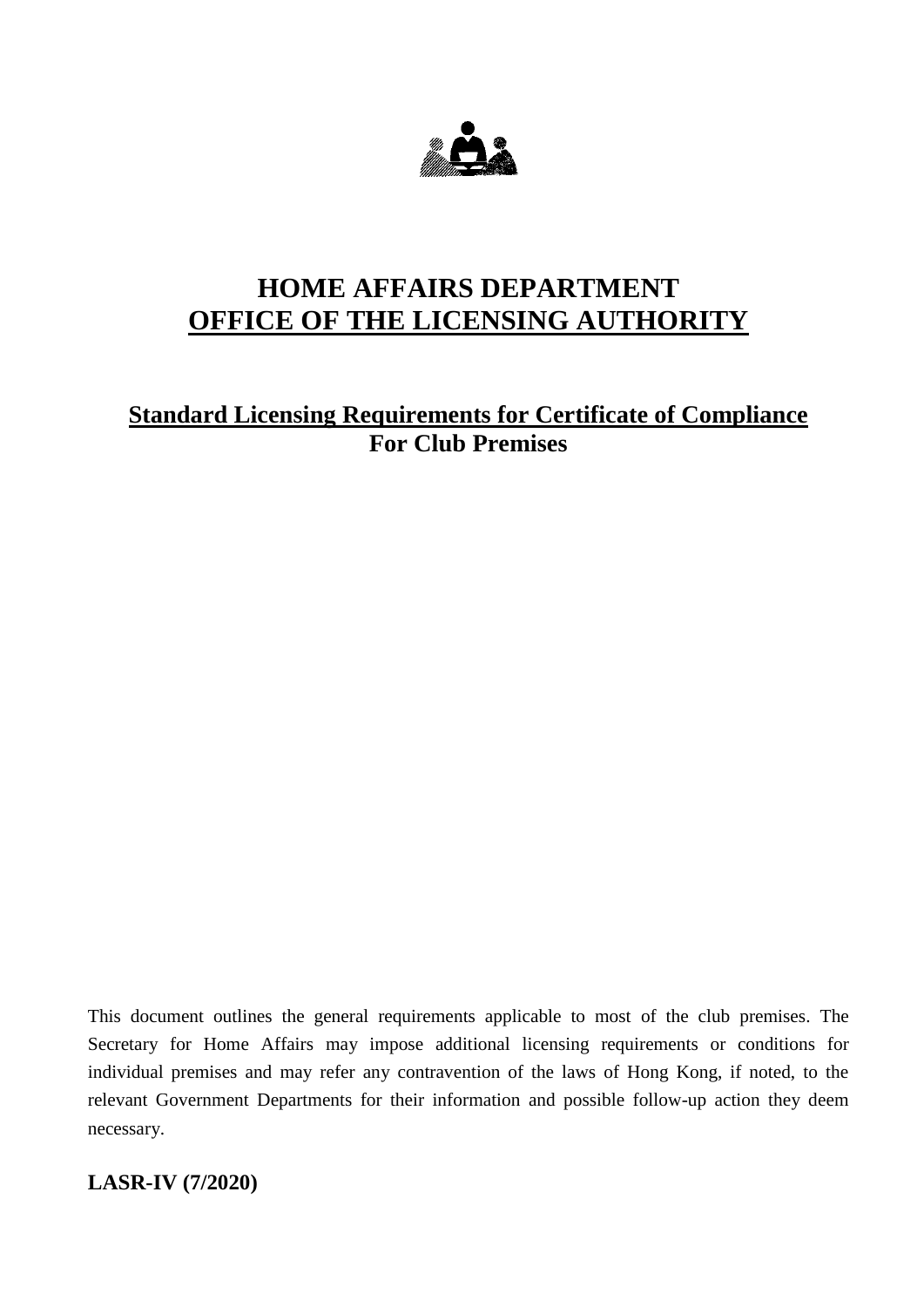# **CONTENT**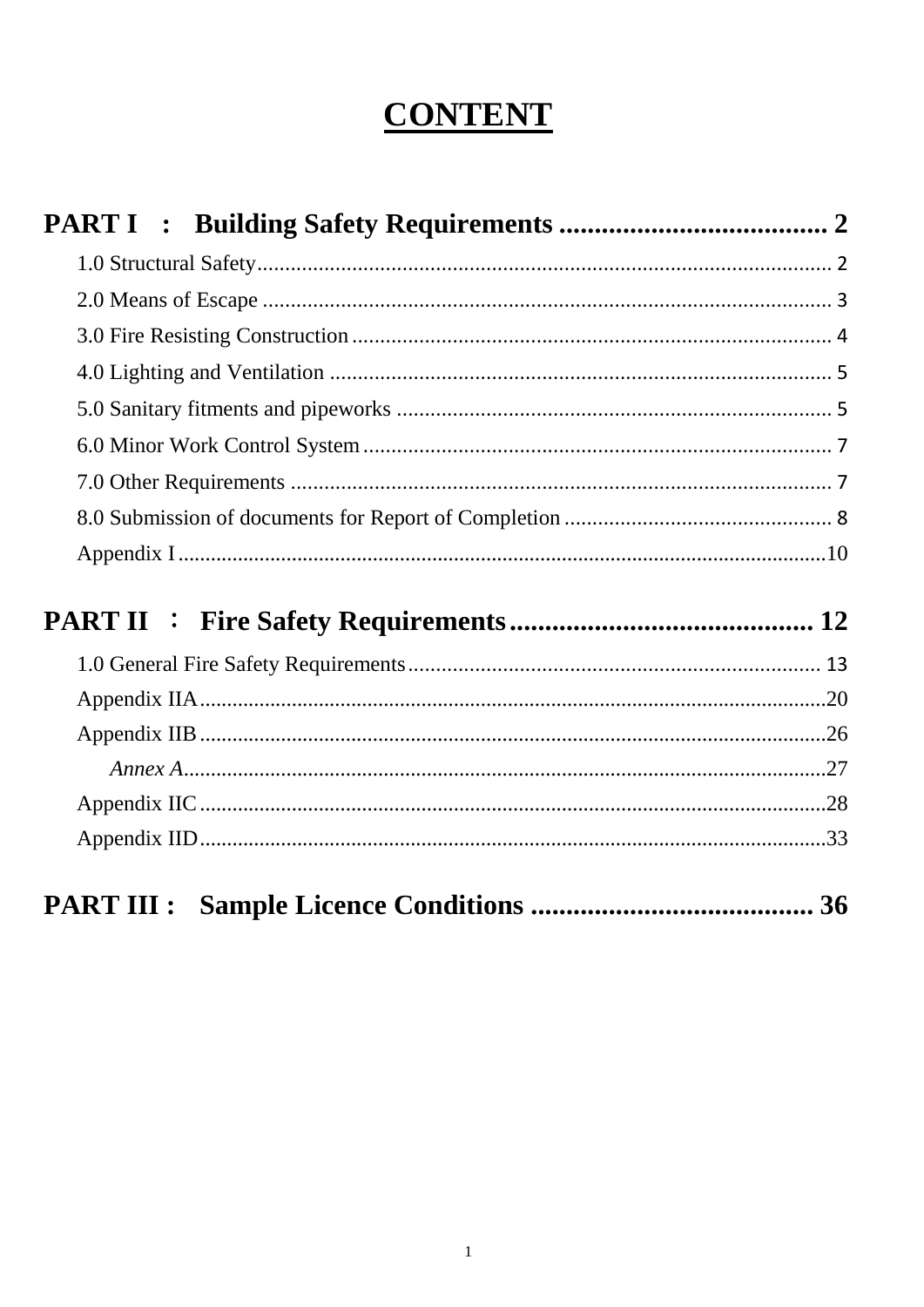# **PART I : Building Safety Requirements**

<span id="page-2-0"></span>Note:

- (a) All proposed and required works shall be carried out to the satisfaction of the Licensing Authority and the Building Authority (BA).
- (b) All proposed and required works shall comply with the provisions of the Buildings Ordinance (Cap.123) (BO), its subsidiary regulations and the requirements stipulated in the Code of Practice for Fire Safety in Buildings 2011 [FS Code]. These documents are available at the Buildings Department (BD) 's website – [http://www.bd.gov.hk](http://www.bd.gov.hk/)
- (c) Building works may be subject to the prior approval and consent from the BA under section 14 of the BO or Minor Works Control System under Building (Minor Works) Regulation [B(MW)R].
- (d) Applicants are advised to consult an architect, building surveyor or structural engineer with regards to these requirements before commencement.

<span id="page-2-1"></span>

|      | <b>Items</b>                                                                                                                                                                                                                                                                                                                                                                                                                           | <b>Applicable</b>        |
|------|----------------------------------------------------------------------------------------------------------------------------------------------------------------------------------------------------------------------------------------------------------------------------------------------------------------------------------------------------------------------------------------------------------------------------------------|--------------------------|
|      | <b>1.0 Structural Safety</b>                                                                                                                                                                                                                                                                                                                                                                                                           |                          |
| 1.1. | If the renovation works deviated from that shown on the plans approved<br>justification<br>structural<br>by<br>Authorized<br>by<br>BA,<br>prepared<br>an<br>Persons/Registered Structural Engineer (AP/RSE) for the effects of the<br>additional loadings on the structure of the existing building should be<br>submitted in relation to the following:-                                                                              |                          |
|      | (a) raised floor, if any;<br>partition walls, if any;<br>(b)<br>any works or heavy equipment, if any, affecting the structure.<br>(c)<br>the proposed change of use in various areas of the building; and<br>(d)<br>the use of balcony/cantilevered portion as club premises, if any.<br>(e)                                                                                                                                           |                          |
|      | Structural Justification Report and documents, such as copies of relevant<br>record structural plans and structural calculation, should be submitted<br>together with "Report of Completion".                                                                                                                                                                                                                                          |                          |
| 1.2  | Any additional solid walls/raised floor/parapet wall located on the<br>cantilevered structures/balcony/canopy /flat roof should be demolished.                                                                                                                                                                                                                                                                                         | $\overline{\phantom{0}}$ |
| 1.3  | No structural openings or recesses should be formed through/in the<br>structural slabs / beams / columns / walls for the passages of electrical<br>conduits /A/C pipes / pipes for fire services installations / drainage pipes<br>or other utilities unless (i) approved by BA or (ii) they could be carried<br>out under the Minor Works Control System. For the concerned<br>requirements under the BO, AP/RSE should be consulted. |                          |
|      | For (i), copies of the approved plans and the acknowledgement of<br>completion by the BD, and for (ii) copies of specified forms with the<br>structural justification prepared by an AP/RSE for the Minor Works and<br>the acknowledgement letter issued by the BD should be submitted<br>together with "Report of Completion".                                                                                                        |                          |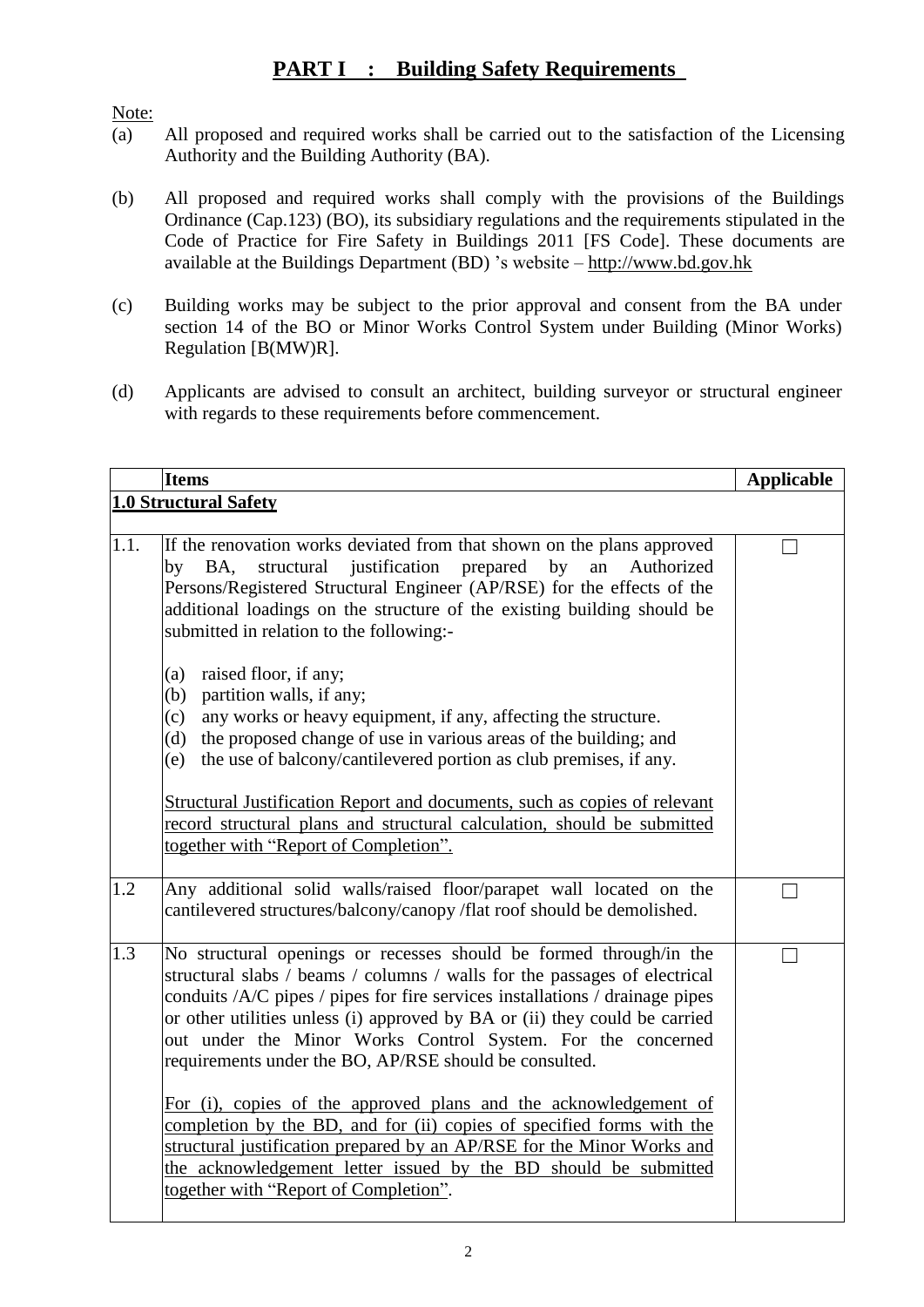<span id="page-3-0"></span>

|                            | <b>Items</b>                                                                                                                                                                                                                                                                     |  |
|----------------------------|----------------------------------------------------------------------------------------------------------------------------------------------------------------------------------------------------------------------------------------------------------------------------------|--|
| <b>2.0 Means of Escape</b> |                                                                                                                                                                                                                                                                                  |  |
| 2.1                        | The clear height in the escape route(s) should not be less than $2m$ .                                                                                                                                                                                                           |  |
| 2.2                        | The width of internal corridor should not be less than 1,050mm<br>throughout.                                                                                                                                                                                                    |  |
| 2.3                        | The exit doors should be openable from inside without the use of key(s)<br>and/or open in the direction of exit.                                                                                                                                                                 |  |
| 2.4                        | Electrically operated opening devices on exit doors should be opened by<br>manual means without the use of a key in the case of emergency and<br>comply with Clause B13.2 of the FS Code. In the event of power<br>failure, the door mechanism should be released automatically. |  |
|                            | Catalogue, certificate, invoice/delivery note of electrically operated<br>locking device on the entrance/exit doors should be submitted together<br>with "Report of Completion".                                                                                                 |  |
| 2.5                        | Adequate means of escape should be provided in accordance with the<br>requirements stipulated in Part B of the FS Code, in particular, minimum<br>2 exit routes should be provided for each storey.                                                                              |  |
| 2.6                        | The width of exit doors and exit routes should comply with Table B2 of<br>the FS Code.                                                                                                                                                                                           |  |
| 2.7                        | Room/Area _________ should not exceed the deadend travel distance.                                                                                                                                                                                                               |  |
| 2.8                        | A notice should be provided on both sides of the club's main<br>entrance/exit door in English and Chinese in letters and characters not<br>less than 10mm high as follows:-                                                                                                      |  |
|                            | <b>FIRE DOOR</b><br>TO BE KEPT CLOSED<br>防火門<br>應常關                                                                                                                                                                                                                              |  |
| 2.9                        | The maximum number of persons (including staff) to be accommodated<br>should be limited to _________.                                                                                                                                                                            |  |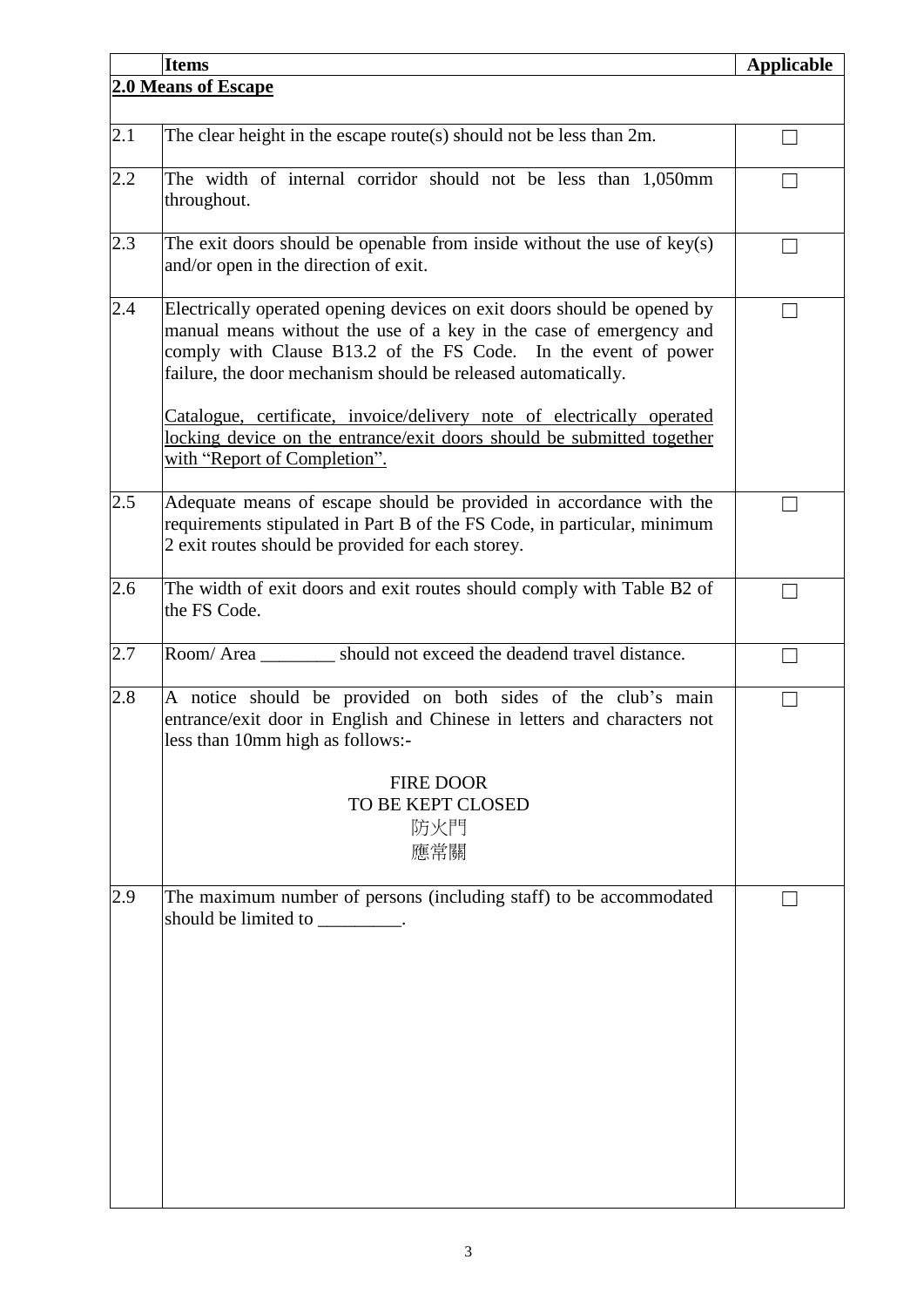<span id="page-4-0"></span>

|     | <b>Items</b>                                                                                                                                                                                                                                                                                                                                                                                                                                          |  |  |
|-----|-------------------------------------------------------------------------------------------------------------------------------------------------------------------------------------------------------------------------------------------------------------------------------------------------------------------------------------------------------------------------------------------------------------------------------------------------------|--|--|
|     | <b>3.0 Fire Resisting Construction</b>                                                                                                                                                                                                                                                                                                                                                                                                                |  |  |
| 3.1 | The walls (shown as coloured blue on the attached plan) should have a<br>fire resisting rating (FRR) of not less than $-760/601$ in accordance with<br>Tables E2 or E3 of the FS Code and up to structural ceiling.                                                                                                                                                                                                                                   |  |  |
|     | Supplier's certificate, test report, invoice/delivery note for fire resisting<br>materials and photo record of fire resisting construction (concealed work<br>only) should be submitted together with "Report of Completion".                                                                                                                                                                                                                         |  |  |
| 3.2 | The doors (shown as coloured green on the attached plan) should have an<br>FRR of not less than -/60/- in accordance with Clauses C16.1 - C16.5 of<br>the FS Code.                                                                                                                                                                                                                                                                                    |  |  |
|     | Supplier's certificate, test report $&$ invoice/delivery note for fire resisting<br>doorset should be submitted together with "Report of Completion".                                                                                                                                                                                                                                                                                                 |  |  |
| 3.3 | The club premises should be separated from other occupancies by walls<br>and floors having an FRR of not less than -/60/60 and 60/60/60<br>respectively in accordance with Tables E2 and E3 of the FS Code.                                                                                                                                                                                                                                           |  |  |
|     | Supplier's certificate, test report, invoice/delivery note for fire resisting<br>materials and photo record of fire resisting construction (concealed work<br>only) should be submitted together with "Report of Completion".                                                                                                                                                                                                                         |  |  |
| 3.4 | Any openings in a fire resisting walls/ floors for the passage of ducts,<br>pipes, wires etc. and openings left after construction should be protected<br>with fire dampers or other suitable form of fire stop to maintain the<br>required FRR of that wall or floor. Where ducts, pipes, wires and any<br>insulation passing through the walls/floors are of combustible materials,<br>such materials and enclosure should comply with the FS Code. |  |  |
| 3.5 | The kitchen/ pantry should be enclosed by walls having an FRR of not<br>less than -/60/60 in accordance with Tables E2 and E3 of the FS Code<br>and up to structural ceiling and self-closing door of not less than -/60/60<br>in accordance with Clauses C16.1-C16.5.                                                                                                                                                                                |  |  |
| 3.6 | The void of false ceiling should not be used for storage.                                                                                                                                                                                                                                                                                                                                                                                             |  |  |

<sup>1</sup> Fire resistance ratings are designated by three terms, to represent the make up of the element of construction, i.e. **X/Y/Z**, where: **X**- Stability fire resistance rating (minutes)

1

**Y**– Integrity fire resistance rating (minutes)

**Z**– Insulation fire resistance rating (minutes)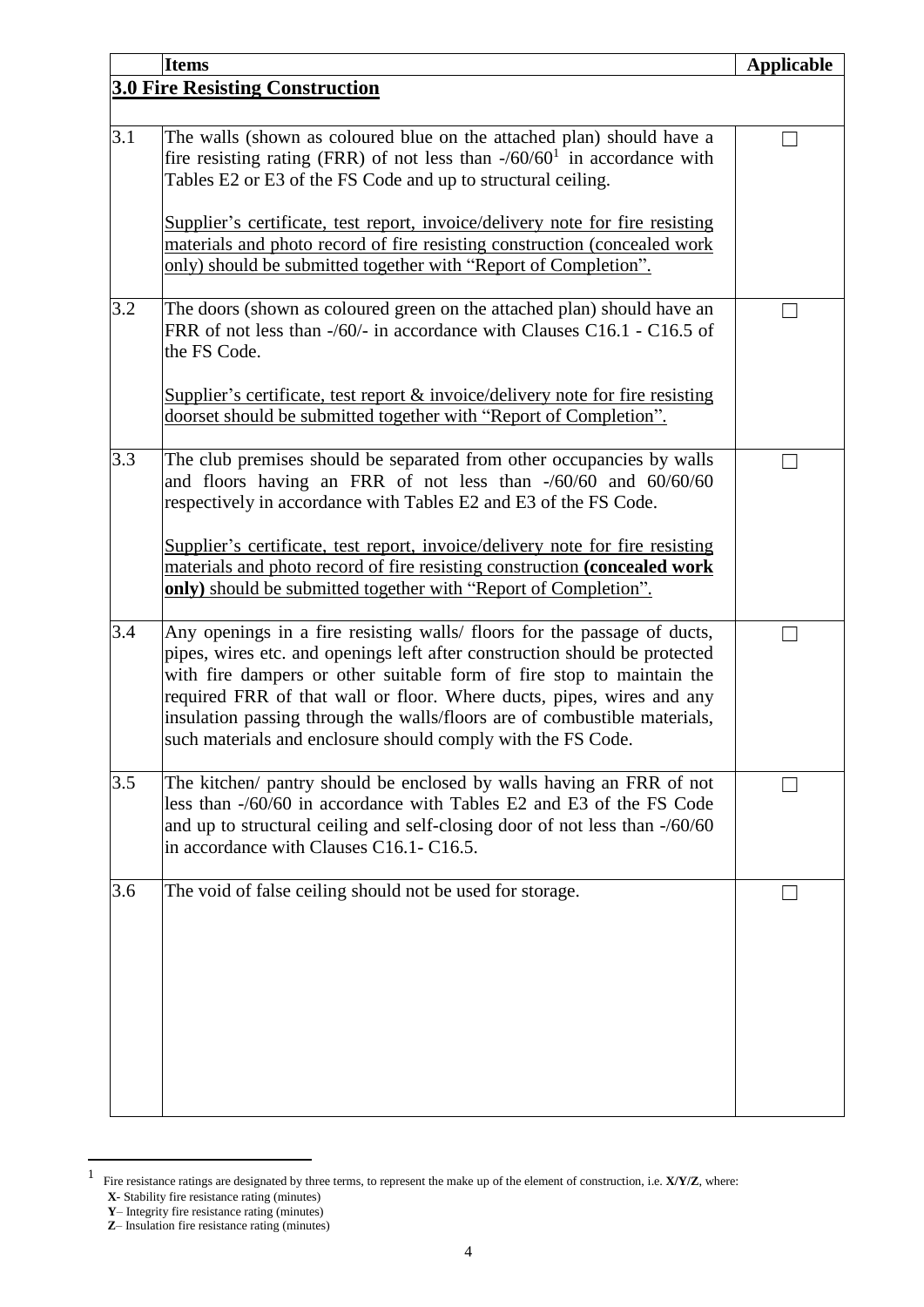<span id="page-5-1"></span><span id="page-5-0"></span>

|      | <b>Items</b>                                                                                                                                                                                                                                                                                                                                                                                                                                                                                                                                                                                                                                                                                                                                                                                                                                                             | <b>Applicable</b> |
|------|--------------------------------------------------------------------------------------------------------------------------------------------------------------------------------------------------------------------------------------------------------------------------------------------------------------------------------------------------------------------------------------------------------------------------------------------------------------------------------------------------------------------------------------------------------------------------------------------------------------------------------------------------------------------------------------------------------------------------------------------------------------------------------------------------------------------------------------------------------------------------|-------------------|
|      | 4.0 Lighting and Ventilation                                                                                                                                                                                                                                                                                                                                                                                                                                                                                                                                                                                                                                                                                                                                                                                                                                             |                   |
| 4.1  | Kitchen should be provided with natural lighting and ventilation by<br>means of windows which should be so constructed that:-<br>window faces into external air;<br>(a)<br>(b) the total area of glazing in the window is not less than 1/10 of the<br>floor area of the room; and<br>the openable area of window is not less than $1/16$ of the floor area of<br>(c)<br>the room with the top being at least 2m above the floor level.<br>Kitchen does not have adequate natural lighting and ventilation.<br>However, omission or reduction of natural lighting and ventilation may<br>be accepted subject to enhancement measures. (See Appendix I)<br>Catalogue, invoice/delivery note of exhaust fan, calculation of air change<br>rate and photo record of ventilation works (concealed work only) should<br>be submitted together with "Report of Completion".    |                   |
| 4.2  | lighting and ventilation by means of windows which should be so<br>constructed that:-<br>(a) window faces into open air;<br>(b) the total area of glazing in the window is not less than $1/10$ of the<br>floor area of the room; and<br>the openable area of window is not less than $1/10$ of the floor area of<br>(c)<br>the room with the top being at least 2m above the floor level.<br>Bathroom/toilets/<br>and/or the<br>at<br>communal toilets do not have adequate natural lighting and ventilation.<br>However, omission or reduction of natural lighting and ventilation may<br>be accepted subject to enhancement measures. (See Appendix I)<br>Catalogue, invoice/delivery note of exhaust fan, calculation of air change<br>rate and photo record of ventilation works (concealed work only) should<br>be submitted together with "Report of Completion". |                   |
|      | 5.0 Sanitary fitments and pipeworks                                                                                                                                                                                                                                                                                                                                                                                                                                                                                                                                                                                                                                                                                                                                                                                                                                      |                   |
| 5.1. | The club premises should be provided with adequate number of sanitary<br>fitments. It is necessary, therefore, to provide :-<br>(a) ______ extra W.C. (s);<br>(b) ______ extra bath and/or showers; and<br>(c) ______ extra wash basins.                                                                                                                                                                                                                                                                                                                                                                                                                                                                                                                                                                                                                                 |                   |
| 5.2  | The bathroom/toilet should not open directly into a room or area for<br>manufacturing/ preparation/ storage of food, e.g. kitchen/ pantry/ bar etc.                                                                                                                                                                                                                                                                                                                                                                                                                                                                                                                                                                                                                                                                                                                      |                   |
| 5.3  | No drainage pipeworks shall protrude into the floor below or other<br>premises unless prior approval and consent of such drainage works have<br>been obtained from the BA.                                                                                                                                                                                                                                                                                                                                                                                                                                                                                                                                                                                                                                                                                               |                   |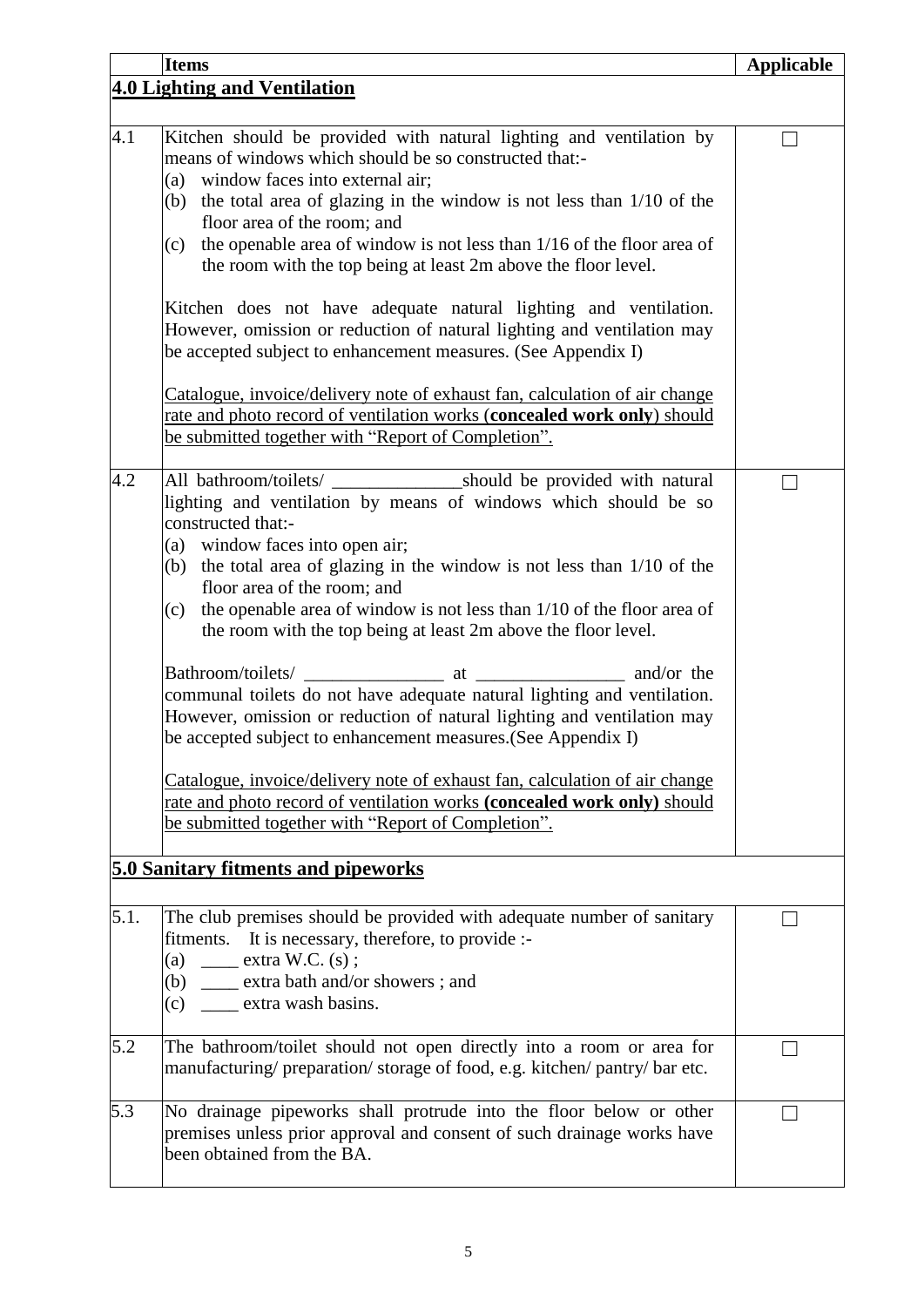|      | <b>Items</b>                                                                                                                                                                                                                                                                                                                                                                                                                                                                                                                                                                                                                       | <b>Applicable</b> |
|------|------------------------------------------------------------------------------------------------------------------------------------------------------------------------------------------------------------------------------------------------------------------------------------------------------------------------------------------------------------------------------------------------------------------------------------------------------------------------------------------------------------------------------------------------------------------------------------------------------------------------------------|-------------------|
| 5.4  | Every soil or waste fitment should be provided with a suitable trap and<br>ventilated by means of anti-syphonage pipes of suitable sizes. If the<br>traps connected to waste fitments are designed to prevent loss of water<br>seal, provision of anti-syphonage pipe to the traps is not required.                                                                                                                                                                                                                                                                                                                                |                   |
|      | Photo record of drainage works (concealed work only) should be<br>submitted together with "Report of Completion".                                                                                                                                                                                                                                                                                                                                                                                                                                                                                                                  |                   |
| 5.5  | Every soil pipe, waste pipe, anti-syphonage pipe and ventilation pipe<br>should be circular in shape and constructed of cast iron, steel, copper or<br>other approved material.                                                                                                                                                                                                                                                                                                                                                                                                                                                    |                   |
|      | Photo record of drainage works (concealed work only) should be<br>submitted together with "Report of Completion".                                                                                                                                                                                                                                                                                                                                                                                                                                                                                                                  |                   |
| 5.6  | Condensate pipe for air conditioning system should be properly installed<br>and connected to a drainage system.                                                                                                                                                                                                                                                                                                                                                                                                                                                                                                                    |                   |
|      | Photo record of drainage works (concealed work only) should be<br>submitted together with "Report of Completion".                                                                                                                                                                                                                                                                                                                                                                                                                                                                                                                  |                   |
| 5.7  | uPVC or PVC piping may be used internally, subject to the following<br>conditions:-<br>(a) the piping should be enclosed in duct having an FRR equal to the<br>structure and the access panels to the duct should have either<br>self-closing doors or securable covers with an FRR of that<br>enclosure; and<br>(b) if uPVC pipe is used, this may be exposed subject to, where pipes<br>pass through FRR walls and any fire rated elements, appropriate<br>approved fire stops/ sealers are to be provided.<br>Photo record of drainage works (concealed work only) should be<br>submitted together with "Report of Completion". |                   |
| 5.8  | Floor drains should be provided to kitchen, pantry, bathroom and/or toilets.                                                                                                                                                                                                                                                                                                                                                                                                                                                                                                                                                       |                   |
| 5.9  | Grease traps should be provided to each sink a room or area for<br>manufacturing/ preparation/ storage of food, e.g. kitchen/ pantry/ bar etc.                                                                                                                                                                                                                                                                                                                                                                                                                                                                                     |                   |
| 5.10 | For club premises in existing village type houses in the New Territories, the<br>discharge of effluent should be to the satisfaction of the Licensing<br>Authority and other concerned Government Departments.                                                                                                                                                                                                                                                                                                                                                                                                                     |                   |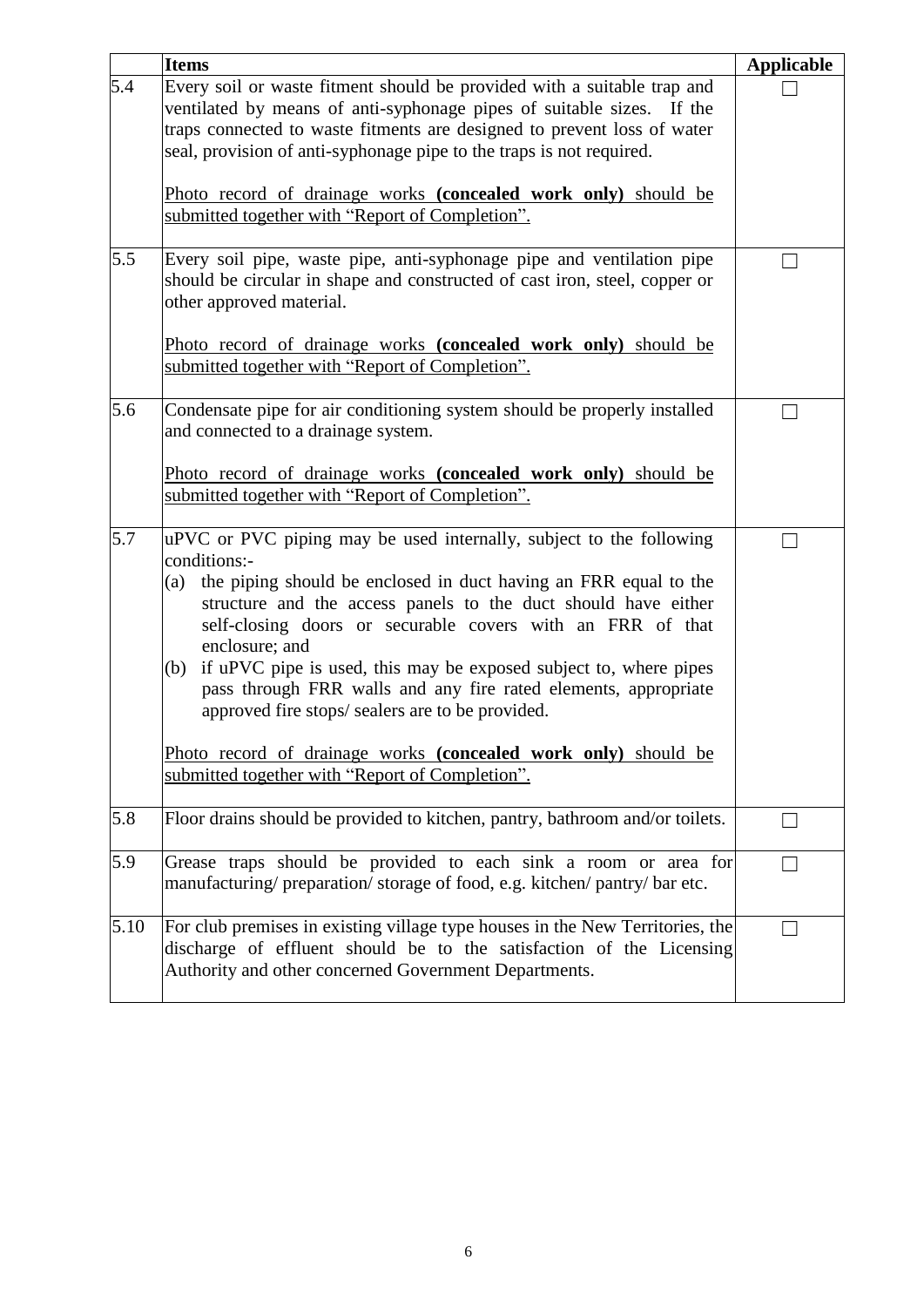<span id="page-7-1"></span><span id="page-7-0"></span>

|      | <b>Items</b>                                                                                                                                                                                                                                                                                                                                                                                                                                                                                                                                                                                                                                                                                                                                                                                                                                                                                                                             |  |  |  |
|------|------------------------------------------------------------------------------------------------------------------------------------------------------------------------------------------------------------------------------------------------------------------------------------------------------------------------------------------------------------------------------------------------------------------------------------------------------------------------------------------------------------------------------------------------------------------------------------------------------------------------------------------------------------------------------------------------------------------------------------------------------------------------------------------------------------------------------------------------------------------------------------------------------------------------------------------|--|--|--|
| 5.11 | Water proofing                                                                                                                                                                                                                                                                                                                                                                                                                                                                                                                                                                                                                                                                                                                                                                                                                                                                                                                           |  |  |  |
|      | Suitable waterproofing materials should be applied to the structural<br>concrete slabs of the toilets/ bathrooms/ kitchen/ pantry/ bar/ lounge and<br>turn up every wall at a height of at least 300mm to prevent water leakage.<br>For the walls surrounding the bathtub and the shower tray, the<br>waterproofing material should be applied to at least 1800mm high. If<br>raised floor is constructed, the raised floor slab shall be applied with<br>suitable waterproofing materials.                                                                                                                                                                                                                                                                                                                                                                                                                                              |  |  |  |
|      | The kitchen should have all internal wall surfaces, to a height of 1.2m from<br>the floor, faced with glazed tiles and shall also be fitted with a sink and<br>fittings for the supply of water.                                                                                                                                                                                                                                                                                                                                                                                                                                                                                                                                                                                                                                                                                                                                         |  |  |  |
|      | Invoice, catalogue and photo record should be submitted together with<br>"Report of Completion".                                                                                                                                                                                                                                                                                                                                                                                                                                                                                                                                                                                                                                                                                                                                                                                                                                         |  |  |  |
|      | <b>6.0 Minor Work Control System</b>                                                                                                                                                                                                                                                                                                                                                                                                                                                                                                                                                                                                                                                                                                                                                                                                                                                                                                     |  |  |  |
| 6.1  | Based on the submitted layout plan and the site inspection findings, your<br>application may involve carrying out of the building and drainage works<br>which are "Minor Works" as itemized at Schedule 1 of the Building<br>(Minor Works) Regulation (Cap. 123N), the simplified requirements for<br>submission under the Minor Works Control System shall be followed.<br>Detailed submission procedures and forms are available at BD's website<br>- www. bd.gov.hk.<br>For Class I & II Minor Works Items, copy of specified form and<br>supporting documents/plans/photos submitted to<br><b>BD</b><br>the<br>and<br>corresponding acknowledgement letter issued by BD<br>should be<br>submitted together with "Report of Completion".<br>For Class III Minor Works Items, only the copy of specified form and<br>corresponding acknowledgement letter issued by BD should<br>be<br>submitted together with "Report of Completion". |  |  |  |
| 7.0  | <b>Other Requirements</b>                                                                                                                                                                                                                                                                                                                                                                                                                                                                                                                                                                                                                                                                                                                                                                                                                                                                                                                |  |  |  |
| 7.1  | <b>Protective barrier</b>                                                                                                                                                                                                                                                                                                                                                                                                                                                                                                                                                                                                                                                                                                                                                                                                                                                                                                                |  |  |  |
|      | Where there is a difference in adjacent levels greater than 600mm,<br>protective barriers have to be provided. These barriers should be<br>designed and constructed to minimise the risk of persons or objects<br>(a)<br>falling, rolling, sliding or slipping through gaps in the barrier, or<br>persons climbing over the barrier;<br>at a height above the higher of the adjacent levels of not less than<br>(b)<br>$1.1m$ ; and<br>constructed as to inhibit the passage of articles more than 100mm in<br>(c)<br>their smallest dimension.                                                                                                                                                                                                                                                                                                                                                                                          |  |  |  |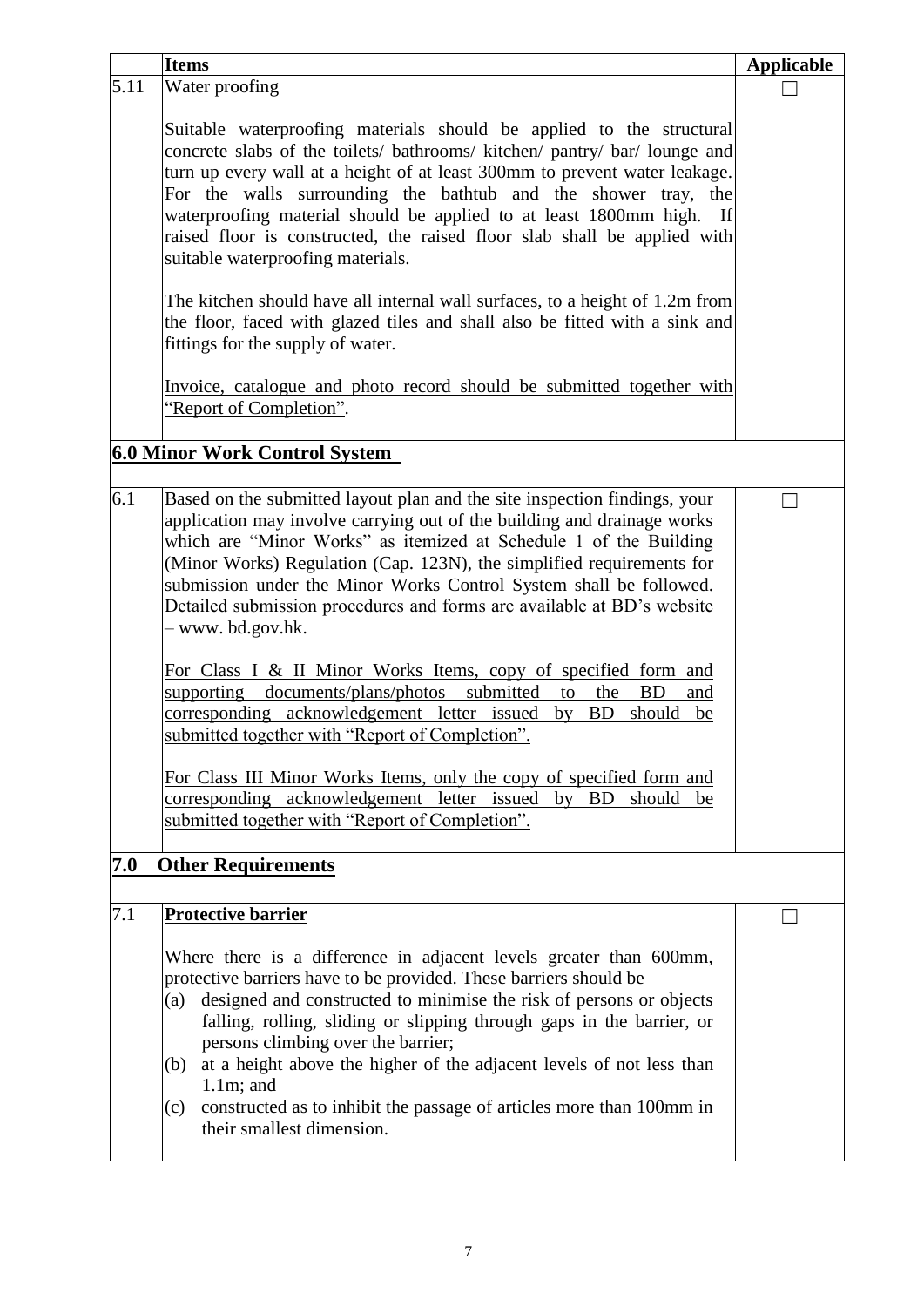<span id="page-8-0"></span>

|     | <b>Items</b>                                                                                                                                                                                                                                                                                                                                                                                                                                                             |  |  |  |  |
|-----|--------------------------------------------------------------------------------------------------------------------------------------------------------------------------------------------------------------------------------------------------------------------------------------------------------------------------------------------------------------------------------------------------------------------------------------------------------------------------|--|--|--|--|
| 7.2 | The barrier free access and facilities should be maintained / retained in<br>accordance with the approved plans and the Design Manual for Barrier Free<br>Access 2008 published by the BD.                                                                                                                                                                                                                                                                               |  |  |  |  |
| 7.3 | Erection of signboard shall be subject to (i) prior approval and consent from<br>the BA or (ii) Minor Work Control System.<br>For (i), copies of the approved plans and the acknowledgement of<br>completion by the BD, and for (ii) copies of specified forms with the<br>supporting documents (see item 6.1) and the acknowledgement letter issued<br>by the BD should be submitted together with "Report of Completion".                                              |  |  |  |  |
| 7.4 | Notices stating "只招待會員(MEMBERS ONLY)" in both Chinese and<br>English, to indicate the subject club only served members, should be<br>clearly displayed at the conspicuous locations within 3 metres from the<br>entrance(s). The size of each Chinese word / character should not be less<br>than 60mm by 60mm. English should be written in block letters of not<br>less than 60mm high.                                                                                |  |  |  |  |
| 7.5 | Demolish or remove the following unauthorized building works and<br>reinstate the affected areas in accordance with the approved building<br>plan.                                                                                                                                                                                                                                                                                                                       |  |  |  |  |
| 7.6 | Gas cooking should only be carried out inside kitchen.                                                                                                                                                                                                                                                                                                                                                                                                                   |  |  |  |  |
| 7.7 | Special requirement $(s)$ :-<br>(a)                                                                                                                                                                                                                                                                                                                                                                                                                                      |  |  |  |  |
|     | 8.0 Submission of documents for Report of Completion                                                                                                                                                                                                                                                                                                                                                                                                                     |  |  |  |  |
| 8.1 | 4 sets of building plans, 3 sets of drainage plans and 3 sets of ventilation<br>plans for the completed works should be submitted.                                                                                                                                                                                                                                                                                                                                       |  |  |  |  |
| 8.2 | For all building materials required to have specified fire resisting rating,<br>supporting documents including supplier's certificate, test report,<br>invoice/delivery note and progress photos should be submitted.                                                                                                                                                                                                                                                    |  |  |  |  |
| 8.3 | For all critical construction works to be concealed upon completion,<br>including<br>drainage works, fire<br>resisting construction<br>works,<br>waterproofing works and duct-works passing through fire resisting walls,<br>progress photos clearly showing the critical steps, components or details<br>before covering up should be submitted. In case of inadequate/absence of<br>such photos, the applicant may be required to open up for verifying<br>compliance. |  |  |  |  |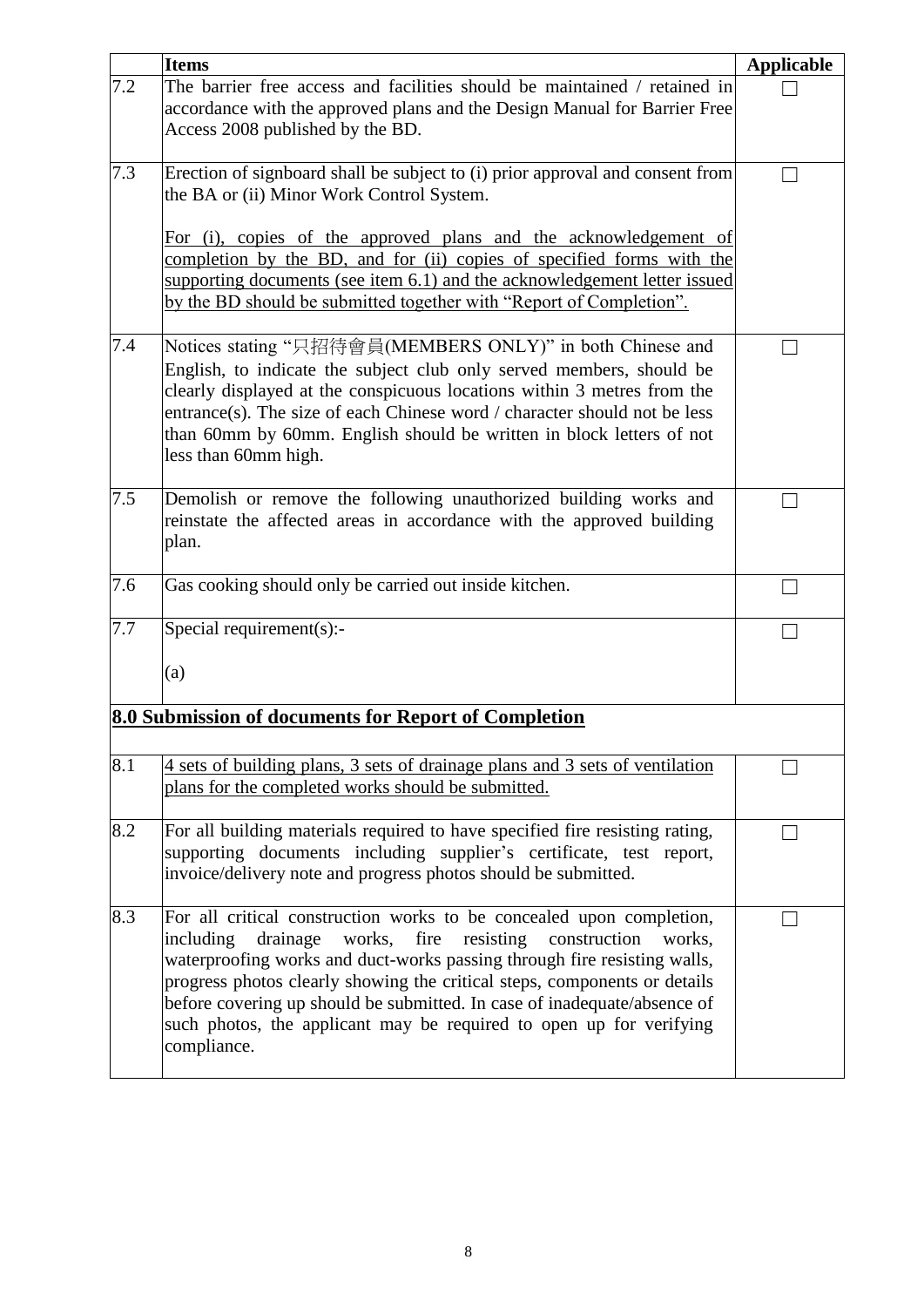# This is a Blank Page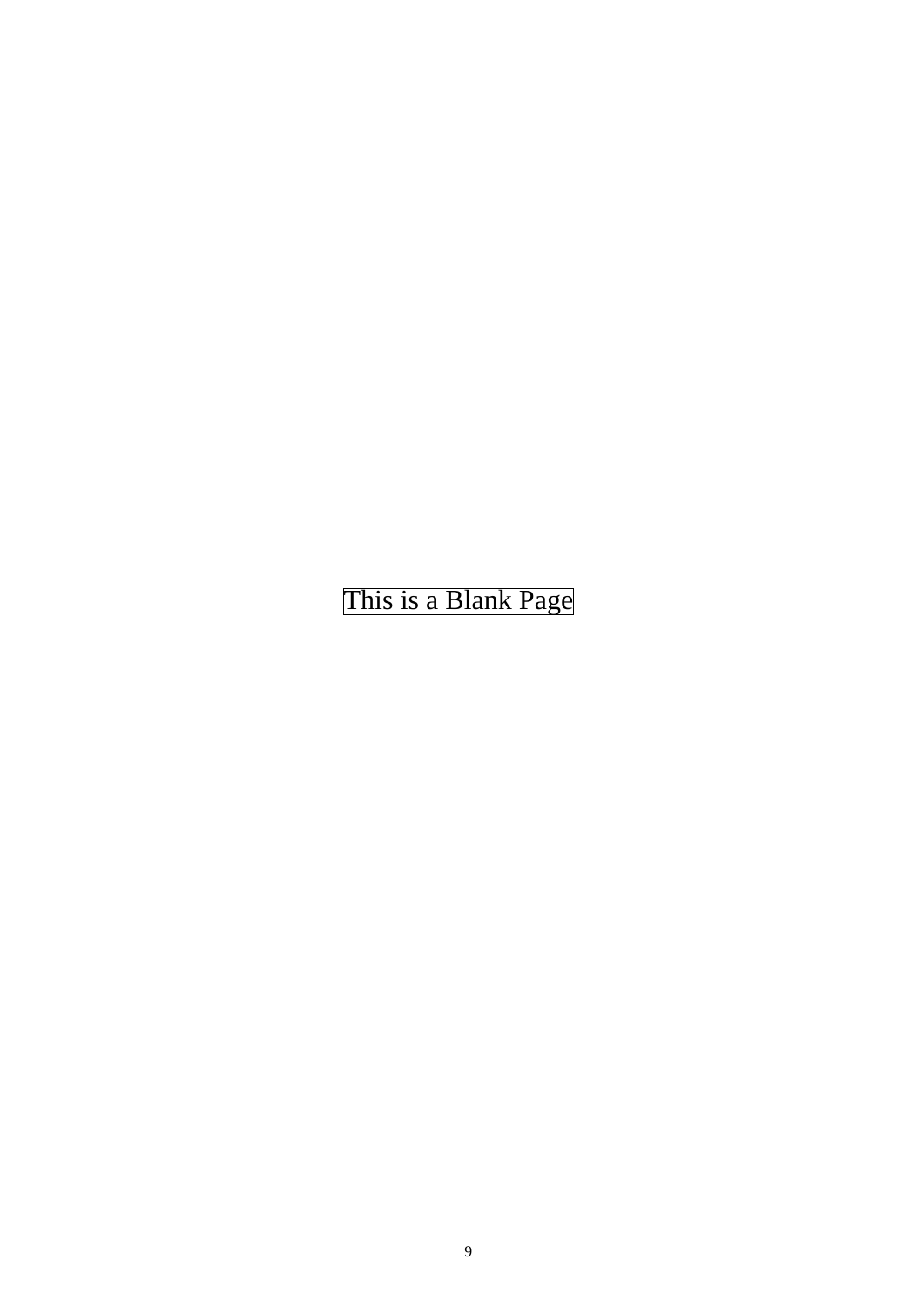#### **Appendix I**

#### **Natural Lighting and Ventilation**

<span id="page-10-0"></span>1. Natural lighting and ventilation in kitchen, bathrooms and toilet should comply with the requirements stipulated in the Building (Planning) Regulations 30, 31 and 36. The Licensing Authority will assess on individual merit having taken into account the special circumstances of each case, the hardship and the other enhancement measures.

#### **Kitchen**

2. The Licensing Authority may permit the reduction or omission of natural lighting and ventilation for kitchen if the following enhancement measures were provided:-

- (a) Artificial lighting should be provided to a standard not less than 50 lux;
- (b) Permanent ventilation should be provided by a duct of cross sectional area of not less than 6000mm<sup>2</sup> connected to the external air;
- (c) Mechanical ventilation should be provided at a rate of not less than 5 air changes per hour;
- (d) Every room shall have its own independent air duct;
- (e) Both ends of the ventilation duct should be provided with a steel mesh or similar material to prevent access by vermin and/ or rubbish, and a downturn on the external face to prevent water penetration; and
- (f) Inlet/outlet of the permanent ventilation and mechanical ventilation ducts should be separated at a distance not less than 1m apart.

#### **Bathroom and toilet**

3. The Licensing Authority may permit the reduction or omission of natural lighting and ventilation for bathroom and toilet if the following enhancement measures were provided:-

- (a) Artificial lighting should be provided to a standard not less than 50 lux;
- (b) Mechanical ventilation should be provided at a rate of not less than 5 air changes per hour;
- (c) Every room should have its own independent air duct; and
- (d) Both ends of the ventilation duct should be provided with a steel mesh or similar material to prevent access by vermin and/ or rubbish, and a downturn on the external face to prevent water penetration.

4. Any acceptance of reduced standard should not be deemed to establish a precedent and act as a waiver of the standards required under the Building (Planning) Regulations.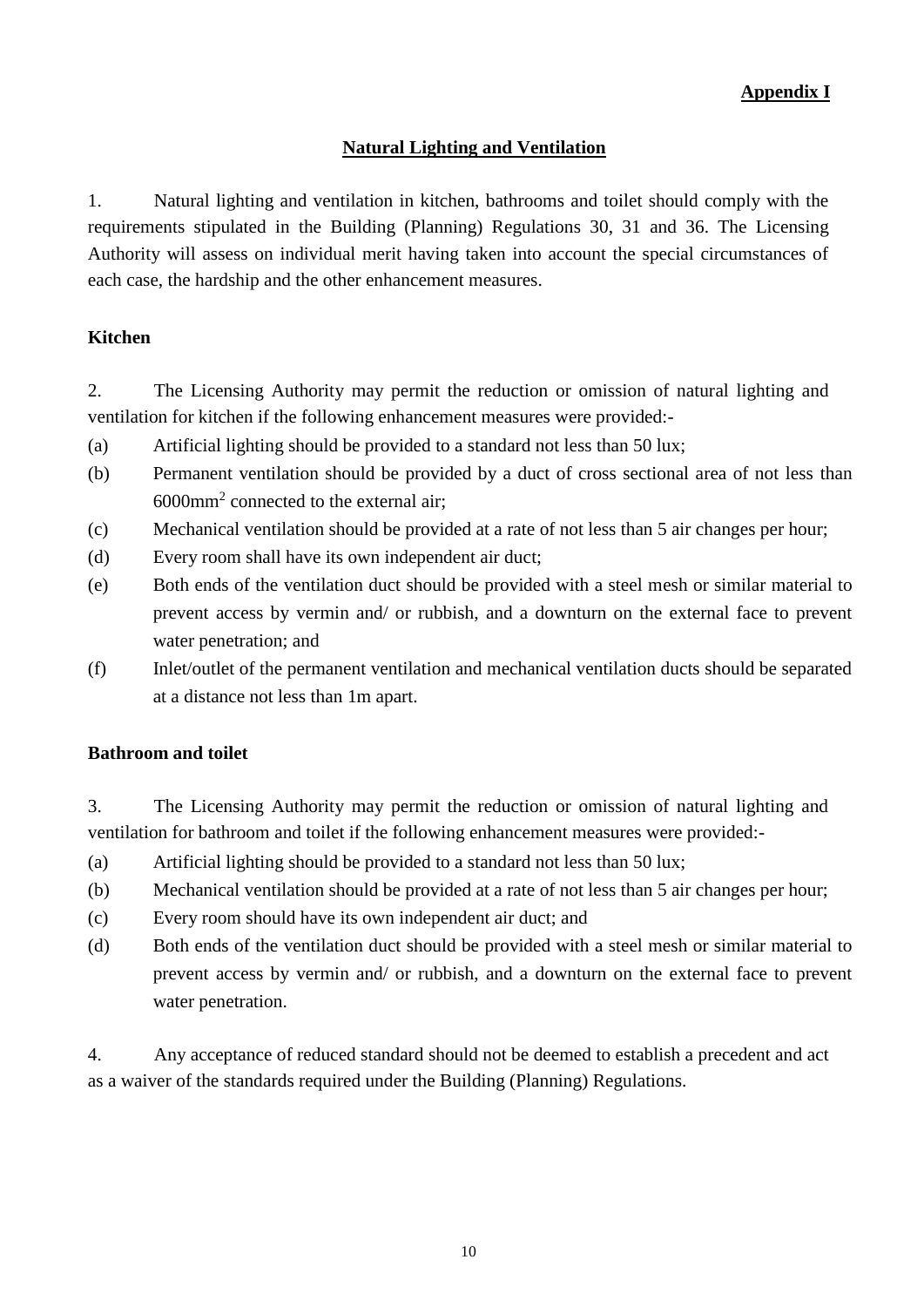# This is a Blank Page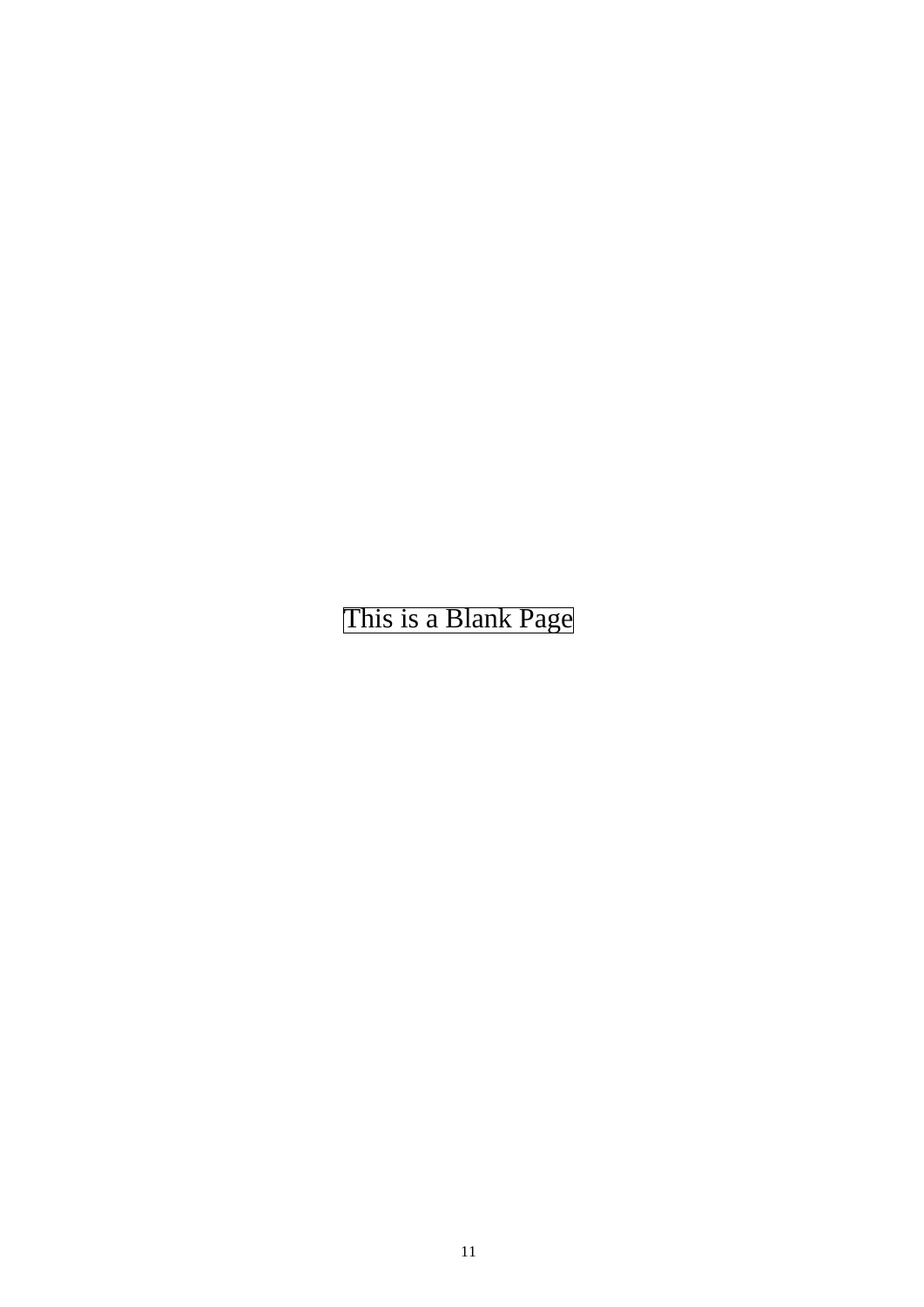# **PART II** : **Fire Safety Requirements**

<span id="page-12-0"></span>Note:

- (a) All requirements and definitions on Fire Service Installations and Equipment are based upon the "Codes of Practice for Minimum Fire Service Installations and Equipment and Inspection, Testing and Maintenance of Installations and Equipment", which is available at the Fire Services Department (FSD)'s website – [http://www.hkfsd.gov.hk](http://www.hkfsd.gov.hk/)
- (b) "Protected Means of Escape" means protected corridors, protected lobbies (including lobbies protecting fireman's lifts) and protected staircases as defined in the Code of Practice for Fire Safety in Buildings published by the Buildings Department.
- (c) Club premises fall into 2 types as follows :
	- (1) **Low Fire Potential** which means either:-
		- (i) a club do not exceed 126 square metres in floor area; or
		- (ii) a club, although over 126 square metres in floor area, meet **ALL** of the following conditions:-
			- The average quantity of combustible materials in the seating accommodation does not exceed 60 kilograms per square metre;
			- The area partitioned by combustibles materials does not exceed 30% of the total area occupied; and
			- No more than 50% of the total area of the designed openable/breakable windows, or 25% of the upper parts, are obstructed by decoration of sealed up.
		- (2) **High Fire Potential** which means a club over 126 square metres in floor area and meet

**ANY** of the following conditions:

- (i) The average quantity of combustible materials in the seating accommodation exceeds 60 kilograms per square metre; or
- (ii) More than 30% of the seating accommodation are partitioned by combustible materials to form cubicles(s); or
- (iii) The designed openable/breakable windows are obstructed by decoration or sealed up for more than 50% of the area totally, or 25% of these area on the upper part.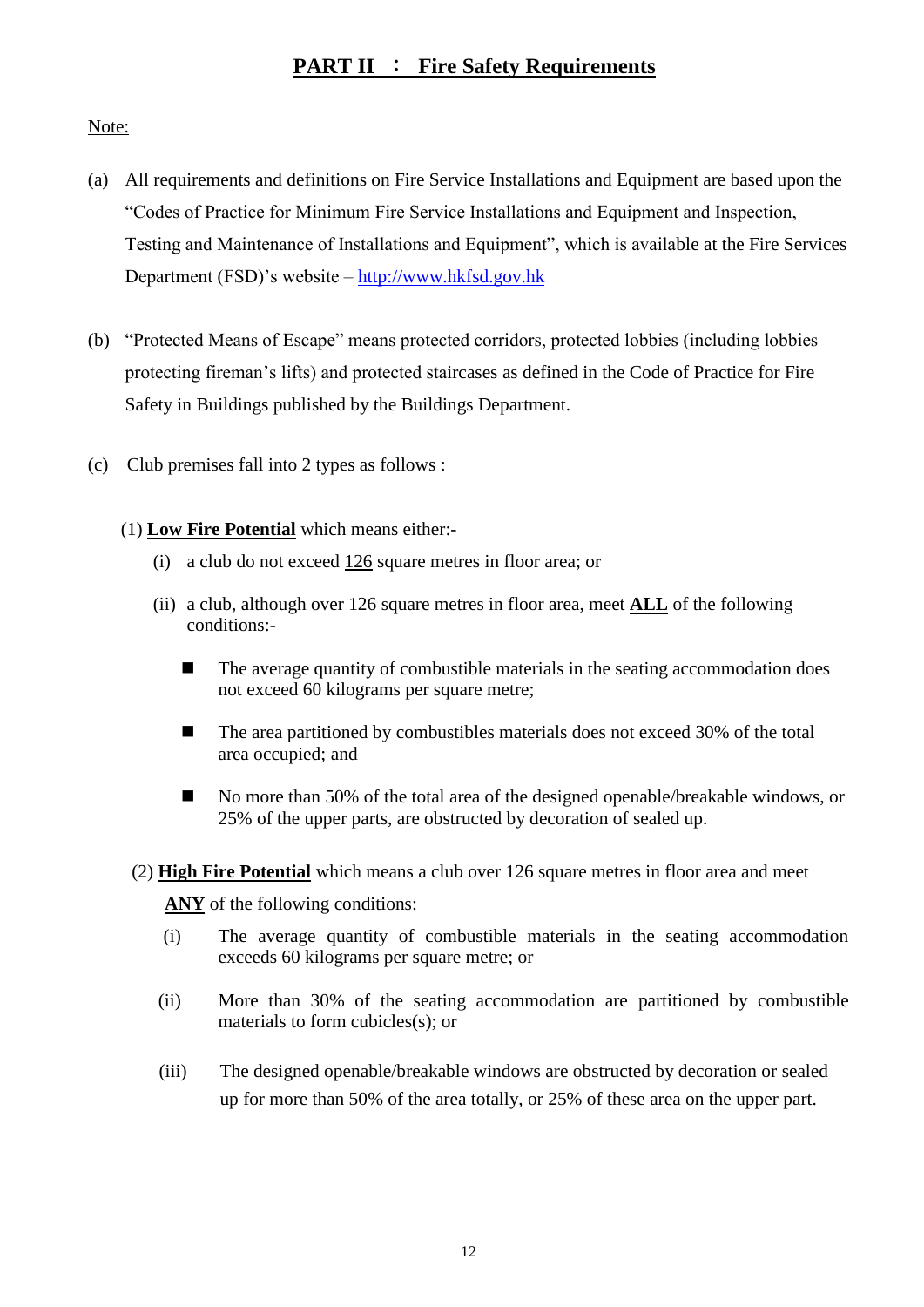<span id="page-13-0"></span>

|     | <b>Items</b>                                                                                                                                                                                                                                                                                                                                                                                               | <b>Applicable</b> |
|-----|------------------------------------------------------------------------------------------------------------------------------------------------------------------------------------------------------------------------------------------------------------------------------------------------------------------------------------------------------------------------------------------------------------|-------------------|
|     | <b>1.0 General Fire Safety Requirements</b>                                                                                                                                                                                                                                                                                                                                                                |                   |
| 1.1 | All combustible materials used as false ceilings, partitions or wall<br>furnishings shall be treated with two coatings of fire retardant paint/<br>solution on all exposed parts and certified by a Class II Fire Service<br>Installation (FSI) Contractor.                                                                                                                                                |                   |
| 1.2 | All draperies and curtains shall be:-                                                                                                                                                                                                                                                                                                                                                                      |                   |
|     | (i) Treated with flame retardant solutions and certified by a Class II FSI<br>Contractor; or                                                                                                                                                                                                                                                                                                               |                   |
|     | (ii) Made of materials containing fire resistant fibres and acceptable to<br>the Director of Fire Services.                                                                                                                                                                                                                                                                                                |                   |
| 1.3 | The windows of the club premises shall not in any way be obstructed by<br>any decoration or sealed up for more than 50% of the designed openable/<br>breakable windows areas totally, nor 25% of these areas located on the<br>upper part, unless protected by a dedicated smoke extraction system.                                                                                                        |                   |
| 1.4 | All designated exits inside the licensed premises shall be indicated by exit<br>signs with specifications in accordance with the Codes of Practice for<br>Minimum Fire Service Installations and Equipment.                                                                                                                                                                                                |                   |
| 1.5 | If an exit sign is not clearly visible from any location in the premises,<br>directional signs with specifications in accordance with the Codes of<br>Practice for Minimum Fire Service Installations and Equipment shall be<br>erected to assist occupants to identify the exits in the event of an<br>emergency.                                                                                         |                   |
| 1.6 | The electrical installation shall be inspected, tested and certified by<br>registered electrical worker/ contractor certificated by the Director of<br>Electrical and Mechanical Services. A copy of the certificate shall be<br>forwarded to the Licensing Authority as proof of compliance.                                                                                                              |                   |
| 1.7 | All fire service installations (FSI) and equipment provided for the clubs<br>shall be retained and maintained in efficient working order. (Where<br>alterations and additions are required, such work shall be carried out by a<br>registered FSI Contractor and a certificate issued to the owner with copy<br>forwarded to the Director of Fire Services and the Licensing Authority<br>within 14 days.) |                   |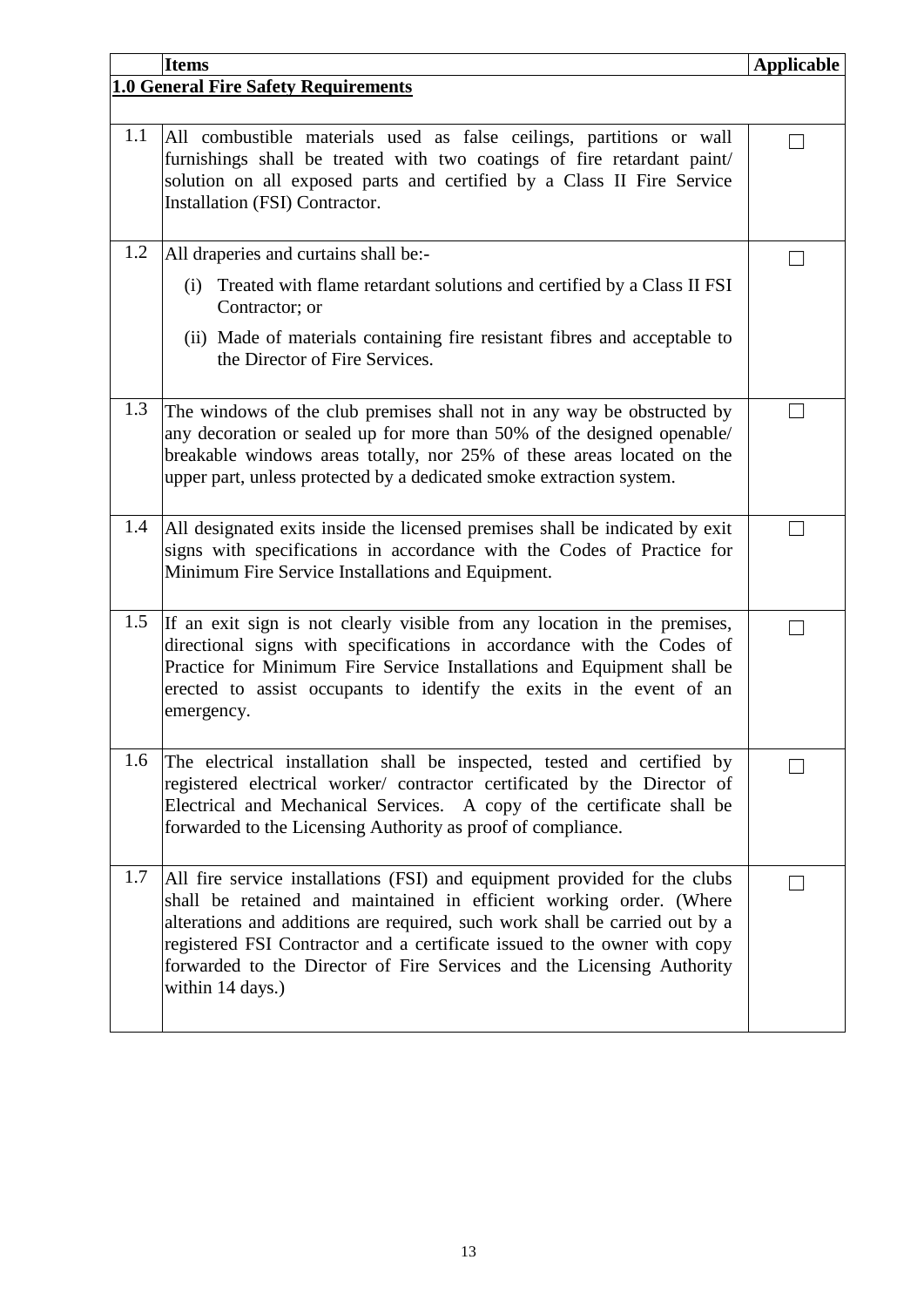|      | <b>Applicable</b><br><b>Items</b>                                                                                                                                                                                                                                                                                                                                                                                                                                                                                                                                                                                                                                                                                                                                                                                                                                         |   |  |
|------|---------------------------------------------------------------------------------------------------------------------------------------------------------------------------------------------------------------------------------------------------------------------------------------------------------------------------------------------------------------------------------------------------------------------------------------------------------------------------------------------------------------------------------------------------------------------------------------------------------------------------------------------------------------------------------------------------------------------------------------------------------------------------------------------------------------------------------------------------------------------------|---|--|
| 1.8  | Portable fire fighting equipment of the approved type, over and above those<br>installed for the occupation of the building, shall be provided at the<br>following scale:-                                                                                                                                                                                                                                                                                                                                                                                                                                                                                                                                                                                                                                                                                                |   |  |
|      | (a) One x 9L Water/CO <sub>2</sub> fire extinguisher (FE) for every 100 square<br>metres of club premises;                                                                                                                                                                                                                                                                                                                                                                                                                                                                                                                                                                                                                                                                                                                                                                |   |  |
|      | Area of Premises in sq. m<br>$=$ ___________Water/CO <sub>2</sub> FE                                                                                                                                                                                                                                                                                                                                                                                                                                                                                                                                                                                                                                                                                                                                                                                                      |   |  |
|      | 100                                                                                                                                                                                                                                                                                                                                                                                                                                                                                                                                                                                                                                                                                                                                                                                                                                                                       |   |  |
|      | x 4.5 kg $CO2$ extinguisher or 2 kg dry powder extinguisher<br>(b)<br>in the kitchen/soda fountain;                                                                                                                                                                                                                                                                                                                                                                                                                                                                                                                                                                                                                                                                                                                                                                       |   |  |
|      | One $x$ 1.44 m <sup>2</sup> fire blanket for every 3 frying pans/woks using<br>(c)<br>oils/fat for deep frying;                                                                                                                                                                                                                                                                                                                                                                                                                                                                                                                                                                                                                                                                                                                                                           | ┐ |  |
|      | Number of Frying Pans/Woks $=$<br>Fire Blanket<br>3                                                                                                                                                                                                                                                                                                                                                                                                                                                                                                                                                                                                                                                                                                                                                                                                                       |   |  |
|      |                                                                                                                                                                                                                                                                                                                                                                                                                                                                                                                                                                                                                                                                                                                                                                                                                                                                           |   |  |
| 1.9  | The ventilation system, including any exhaust ducting in kitchen, shall be<br>inspected by the Ventilation Division of the Fire Services Department to<br>certify compliance with the standards stipulated in the Building (Ventilating<br>Systems) Regulations and FSD Circular Letters where applicable.<br>Detailed drawings showing layout of the ventilating system shall be<br>submitted through the Licensing Authority to the Ventilation Division of<br>the Fire Services Department for approval, and a copy of letter of<br>compliance shall be submitted to the Licensing Authority as proof of<br>compliance. The system shall subsequently be inspected by a Registered<br>Ventilation Contractor at intervals not exceeding 12 months and a copy of<br>'maintenance certificate'' shall be forwarded to the Licensing Authority as<br>proof of compliance. |   |  |
| 1.10 | A manual fire alarm system in accordance with the Codes of Practice for<br>Minimum Fire Service Installations and Equipment with the operating<br>switch at each of the following locations:-                                                                                                                                                                                                                                                                                                                                                                                                                                                                                                                                                                                                                                                                             |   |  |
|      | (i)<br>near each exit;                                                                                                                                                                                                                                                                                                                                                                                                                                                                                                                                                                                                                                                                                                                                                                                                                                                    |   |  |
|      | at the main entrance;<br>(ii)                                                                                                                                                                                                                                                                                                                                                                                                                                                                                                                                                                                                                                                                                                                                                                                                                                             |   |  |
|      | the cashier counter; and<br>(iii)                                                                                                                                                                                                                                                                                                                                                                                                                                                                                                                                                                                                                                                                                                                                                                                                                                         |   |  |
|      | outside the kitchen (if provided)<br>(iv)                                                                                                                                                                                                                                                                                                                                                                                                                                                                                                                                                                                                                                                                                                                                                                                                                                 |   |  |
| 1.11 | Where the premises are partitioned into cubicles/rooms for use by<br>members/guests, every such cubicle/room shall be provided with a fire<br>alarm bell connected to the main system.                                                                                                                                                                                                                                                                                                                                                                                                                                                                                                                                                                                                                                                                                    |   |  |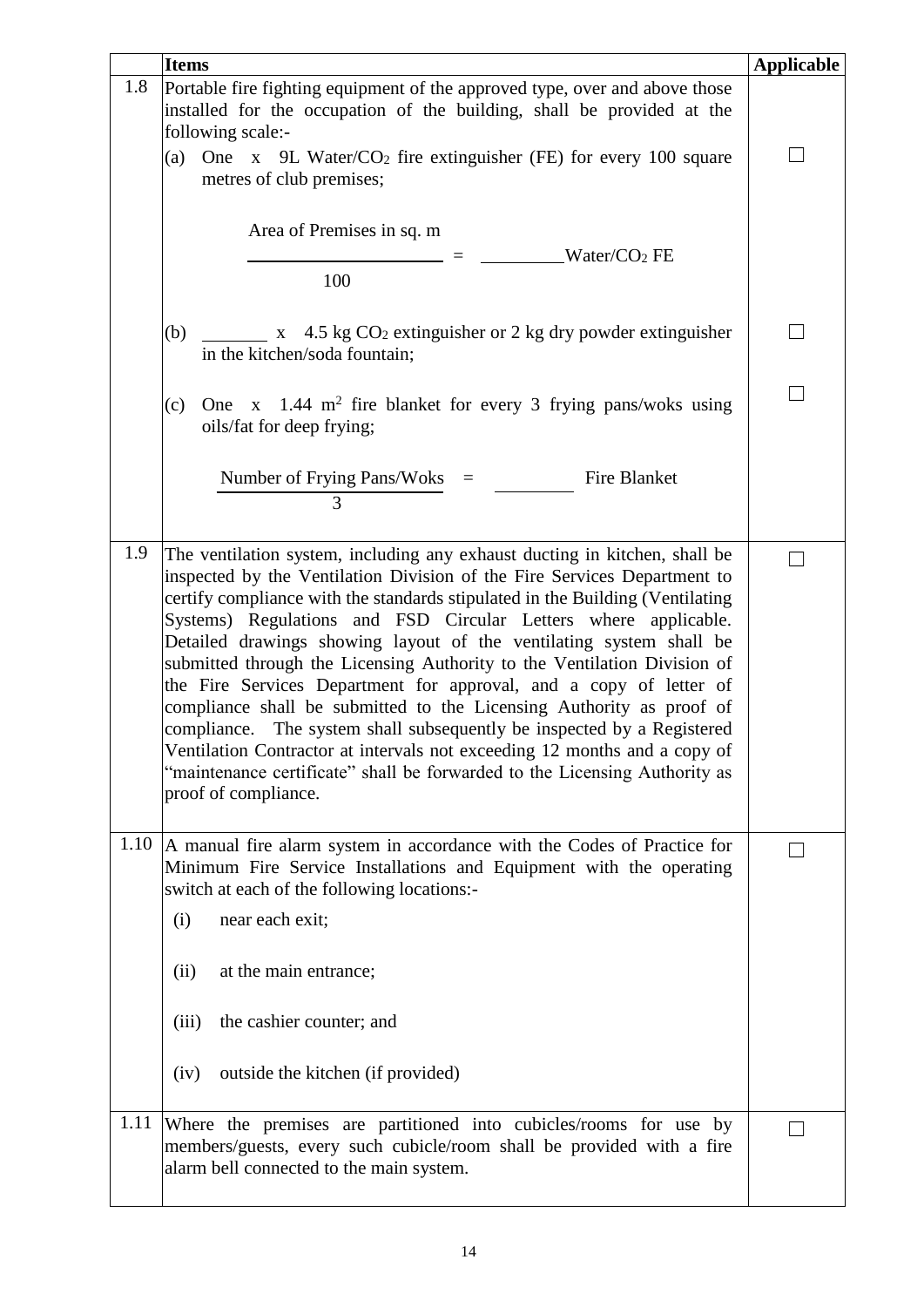|      | <b>Items</b>                                                                                                                                                                                                                                                                                                                                                                                                                                                                               | <b>Applicable</b> |
|------|--------------------------------------------------------------------------------------------------------------------------------------------------------------------------------------------------------------------------------------------------------------------------------------------------------------------------------------------------------------------------------------------------------------------------------------------------------------------------------------------|-------------------|
| 1.12 | The club management shall comply with the additional requirements for<br>Self-contained Luminaries Emergency Lighting System at Appendix IIA.                                                                                                                                                                                                                                                                                                                                              |                   |
| 1.13 | If Polyurethane (PU) foam filled mattresses and upholstered furniture are<br>used in the club, they shall meet the flammability standards as specified in<br>British Standard BS 7177: 1996 and BS 7176: 1995 (or their latest<br>editions) for use in medium hazard premises/building or standards<br>acceptable to the Director of Fire Services. (See Appendix IIB).                                                                                                                    |                   |
|      | $1.14$ It is noted that sprinkler system has been provided in your club under<br>In this connection, you are required to ensure that all parts of<br>application.<br>the premises are adequately protected by the system after renovation work.                                                                                                                                                                                                                                            |                   |
| 1.15 | Visual alarm signals in addition to audio warning device shall be provided<br>to the entire premises. The design of which shall be in accordance with the<br>Codes of Practice for Minimum Fire Service Installations & Equipment to<br>form part of the fire alarm system.                                                                                                                                                                                                                |                   |
| 1.16 | The carpets being used within the protected means of escape of the club<br>shall comply with ASTM E-648, the USA Standard for assessment of<br>textile floor covering or BS5287 as conforming to low radius of effects of<br>ignition when tested in accordance with BS4790, or made of pure wool,<br>unless the pile height of which does not exceed 10mm and the area to be<br>carpeted is not exceeding 5 % of the protected means of escape calculated<br>on the floor by floor basis. |                   |
| 1.17 | When a ventilation/air conditioning control system to the club is provided,<br>it shall stop mechanically induced air movement within a designated fire<br>compartment.                                                                                                                                                                                                                                                                                                                    |                   |
| 1.18 | A fire service installations control panel shall be installed near the main<br>entrance or the management office inside the club.                                                                                                                                                                                                                                                                                                                                                          |                   |
| 1.19 | Two copies of the layout of updated fire service installations and equipment<br>provided in the premises shall be submitted to the Office of the Licensing<br>Authority.                                                                                                                                                                                                                                                                                                                   |                   |
| 1.20 | The requirements for the use of fuel in kitchen are stipulated in Appendix<br>IIC.                                                                                                                                                                                                                                                                                                                                                                                                         |                   |
| 1.21 | The requirements for the use of fuels in the seating accommodation are<br>stipulated in Appendix IID.                                                                                                                                                                                                                                                                                                                                                                                      |                   |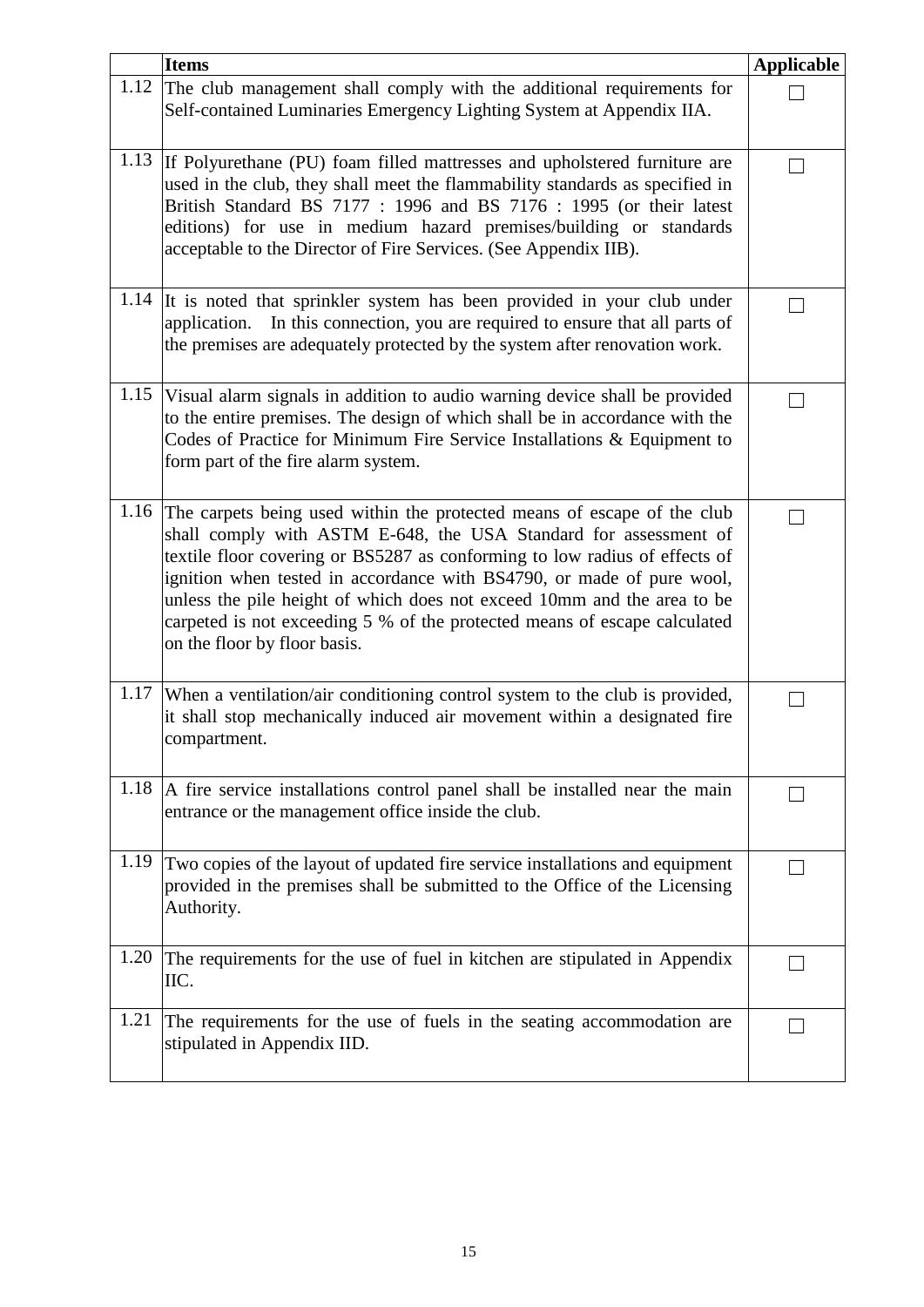|      | <b>Items</b>       |                                                                                                                                                                                                                                                                                                                                            | <b>Applicable</b> |
|------|--------------------|--------------------------------------------------------------------------------------------------------------------------------------------------------------------------------------------------------------------------------------------------------------------------------------------------------------------------------------------|-------------------|
| 1.22 | (Low)              | A sprinkler system shall be:-                                                                                                                                                                                                                                                                                                              |                   |
|      | Fire<br>Potential) | provided in basement premises as the area exceeds 126<br>(i)<br>square meters.                                                                                                                                                                                                                                                             |                   |
|      |                    | provided in the premises as the area exceeds 230 square<br>(ii)<br>meters.                                                                                                                                                                                                                                                                 |                   |
|      |                    | in the standards of the Rules of the Loss Prevention<br>(iii)<br>Council.<br>For retro-fitting of such<br>system, a<br>compromised standard with water supplied directly from<br>town's mains may be accepted subject to approval of<br>Director of Water Supplies.                                                                        |                   |
| 1.23 | (High<br>Fire      | Fire service installations at the following scales shall be<br>provided for the premises:-                                                                                                                                                                                                                                                 |                   |
|      | Potential)         | For premises occupying an area exceeding 126 but less<br>(i)<br>than 230 square metres.                                                                                                                                                                                                                                                    |                   |
|      |                    | A hydrant/hose reel system in accordance with the<br>➤<br>Code of Practice for Minimum Fire Service<br>Installations and Equipment.                                                                                                                                                                                                        |                   |
|      |                    | An automatic smoke detection system in accordance<br>$\blacktriangleright$<br>with the Rules of the Loss Prevention Council, UK<br>and connected to the Computerised Fire Alarm<br>Transmission System.                                                                                                                                    |                   |
|      |                    | A dedicated smoke extraction system as the<br>➤<br>alternative to reinstating at least 50% of the<br>designed openable/breakable windows to their<br>original condition.                                                                                                                                                                   |                   |
|      |                    | <b>or</b><br>A sprinkler system to the standards of the Rules of<br>➤<br>the Loss Prevention Council shall be provided in<br>For retro-fitting of such<br>basement premises.<br>systems, a compromised standard with water<br>supplied directly from town's mains may be<br>accepted subject to approval of Director of Water<br>Supplies. |                   |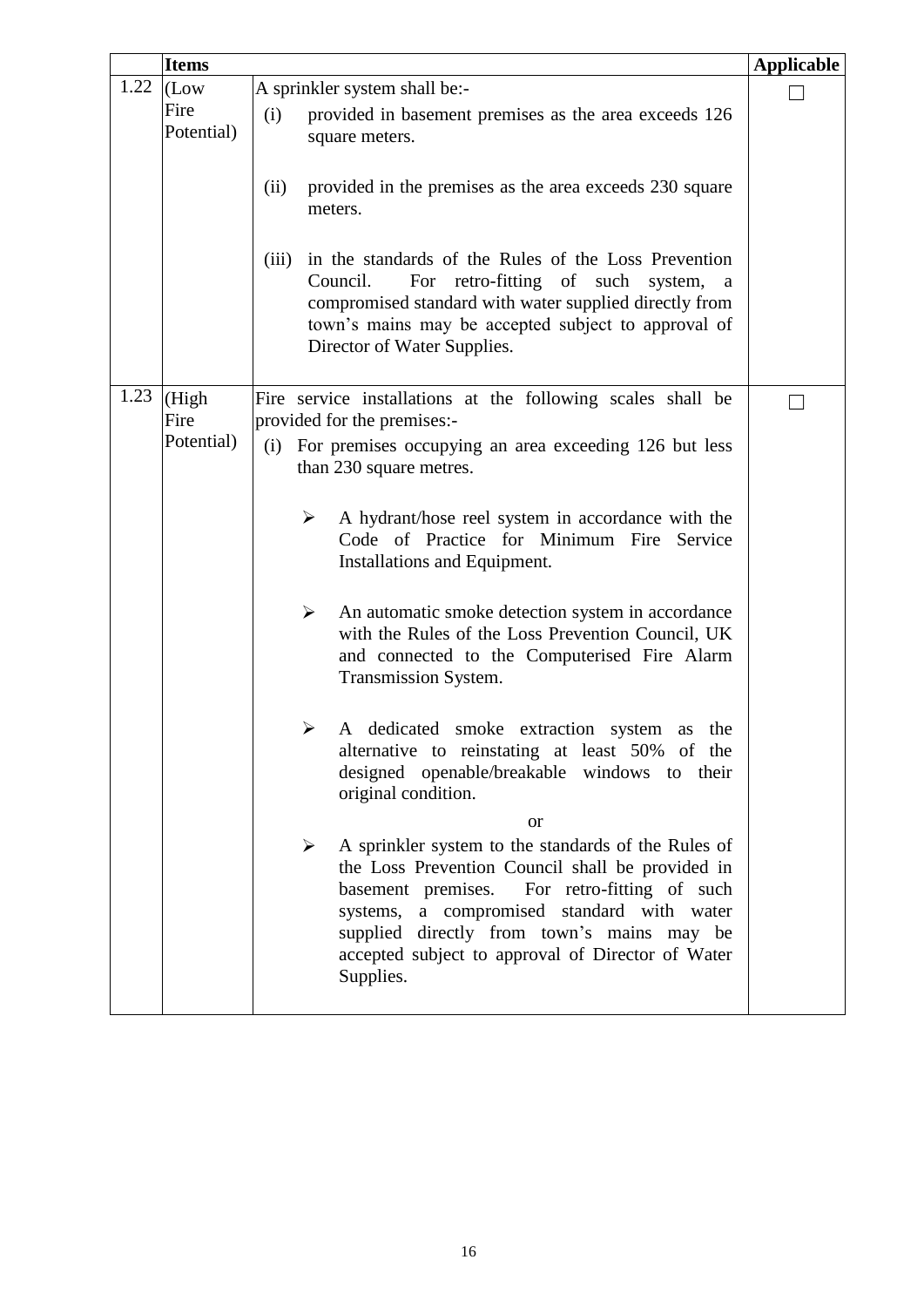|      | <b>Items</b>                |                                                                                                                                                                                                                                                                                                                     | <b>Applicable</b> |
|------|-----------------------------|---------------------------------------------------------------------------------------------------------------------------------------------------------------------------------------------------------------------------------------------------------------------------------------------------------------------|-------------------|
| 1.23 | (High<br>Fire<br>Potential) |                                                                                                                                                                                                                                                                                                                     |                   |
|      |                             | A hydrant/hose reel system in accordance with the<br>➤<br>Code of Practice for Minimum Fire Service<br>Installations and Equipment.                                                                                                                                                                                 |                   |
|      |                             | A sprinkler system to the standards of the Rules of<br>➤<br>the Loss Prevention Council. For retro-fitting of<br>such system, a compromised standard with water<br>supplied directly from town's mains may be<br>accepted subject to approval of Director of Water<br>Supplies.                                     |                   |
|      |                             | ➤<br>A dedicated smoke extraction system as the<br>alternative to reinstating at least 50% of the<br>designed openable/breakable windows to their<br>original condition.                                                                                                                                            |                   |
|      |                             | <b>or</b><br>The sprinkler heads of the sprinkler system shall be<br>➤<br>of the fast response type and each spaced to protect<br>an area of 9 square metres for premises in curtain<br>wall buildings or basements.                                                                                                |                   |
|      |                             | Each exit shall be provided with schematic signs<br>➤<br>firmly fixed on the wall outside to depict the layout<br>of the premises. These signs shall be made of<br>yellow plastic of not less than 300mm wide and<br>300mm high and engraved to the scale of not more<br>than 1:200 with the following information. |                   |
|      |                             | general layout of the premises showing the<br>rooms partitioned, locations of furniture and<br>fixtures;<br>for<br>designed<br>circulation<br>and<br>passages<br>evacuation, and the related exits/doors; and<br>the locations of electrical main switch and fuel<br>supply valve.                                  |                   |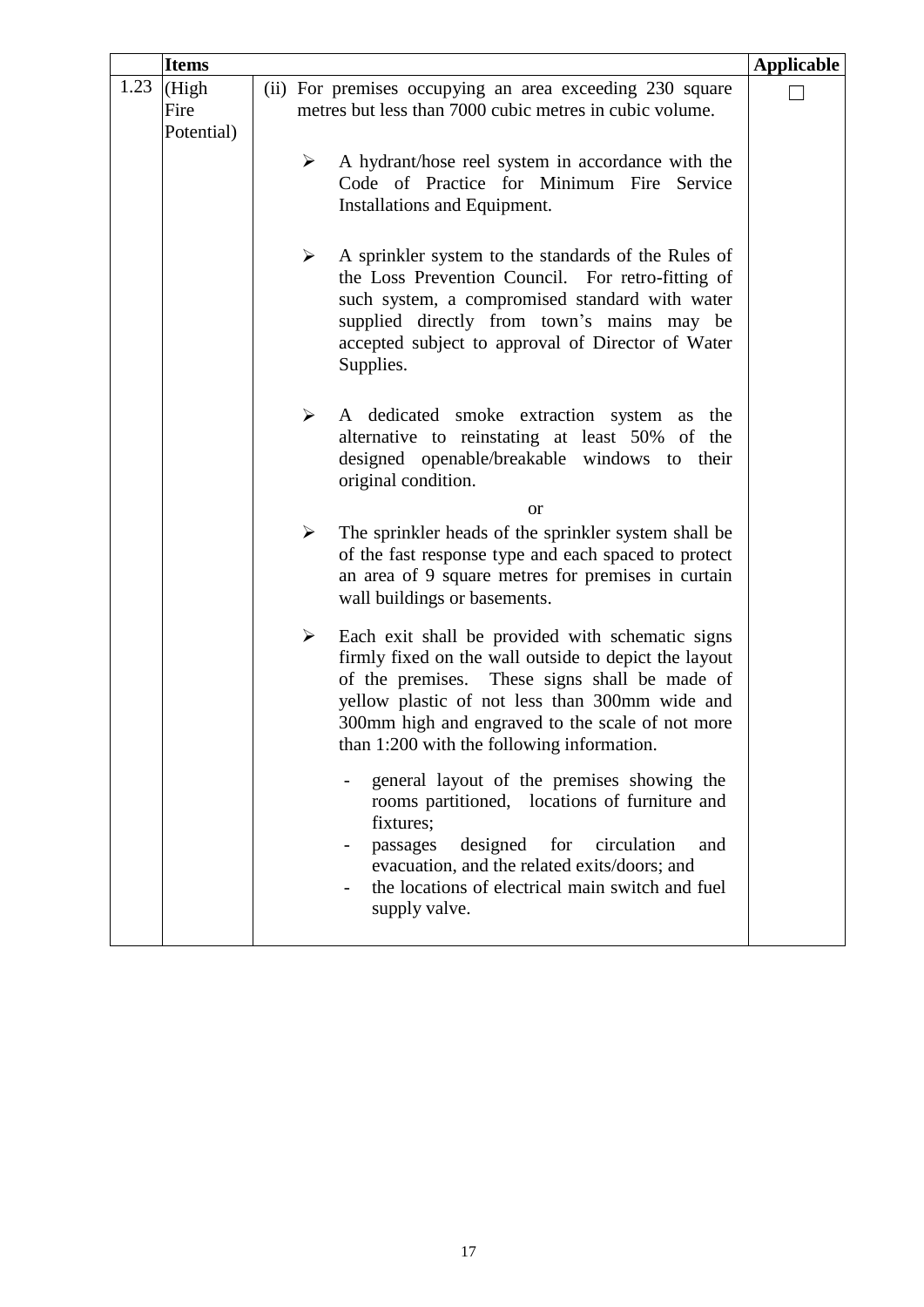|      | <b>Items</b>                |                                                                                                                                                                                                                                                                                                                     | <b>Applicable</b> |
|------|-----------------------------|---------------------------------------------------------------------------------------------------------------------------------------------------------------------------------------------------------------------------------------------------------------------------------------------------------------------|-------------------|
| 1.23 | (High<br>Fire<br>Potential) | For premises with a cubic volume of exceeding 7000<br>(iii)<br>cubic metres.                                                                                                                                                                                                                                        |                   |
|      |                             | A hydrant/hose reel system in accordance with the<br>➤<br>Code of Practice for Minimum Fire Service<br>Installations and Equipment.                                                                                                                                                                                 |                   |
|      |                             | A sprinkler system to the standards of the Rules of<br>➤<br>the Loss Prevention Council. For retro-fitting of<br>such system, a compromised standard with water<br>supplied directly from town's mains may be<br>accepted subject to approval of Director of Water<br>Supplies.                                     |                   |
|      |                             | ➤<br>A dedicated smoke extraction system as the<br>alternative to reinstating at least 50% of the<br>designed openable/breakable windows to their<br>original condition. In respect of premises located<br>in curtain-walled buildings or basements, this<br>system shall be provided.                              |                   |
|      |                             | Each exit shall be provided with schematic signs<br>➤<br>firmly fixed on the wall outside to depict the layout<br>of the premises. These signs shall be made of<br>yellow plastic of not less than 300mm wide and<br>300mm high and engraved to the scale of not more<br>than 1:200 with the following information. |                   |
|      |                             | general layout of the premises showing the<br>rooms partitioned, locations of furniture and<br>fixtures;<br>passages<br>designed<br>for<br>circulation<br>and<br>evacuation, and the related exits/doors; and<br>the locations of electrical main switch and fuel<br>supply valve.                                  |                   |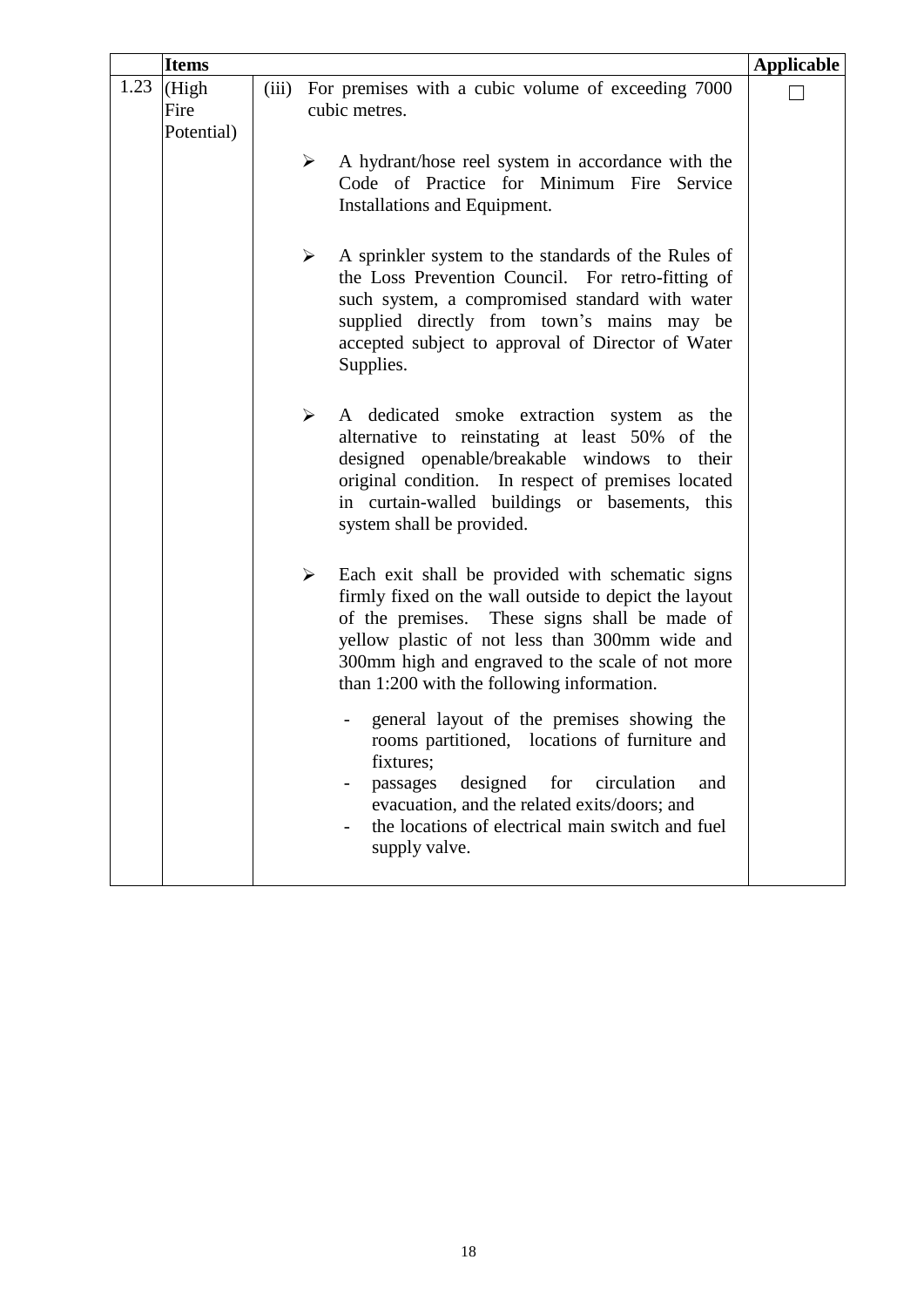# This is a Blank Page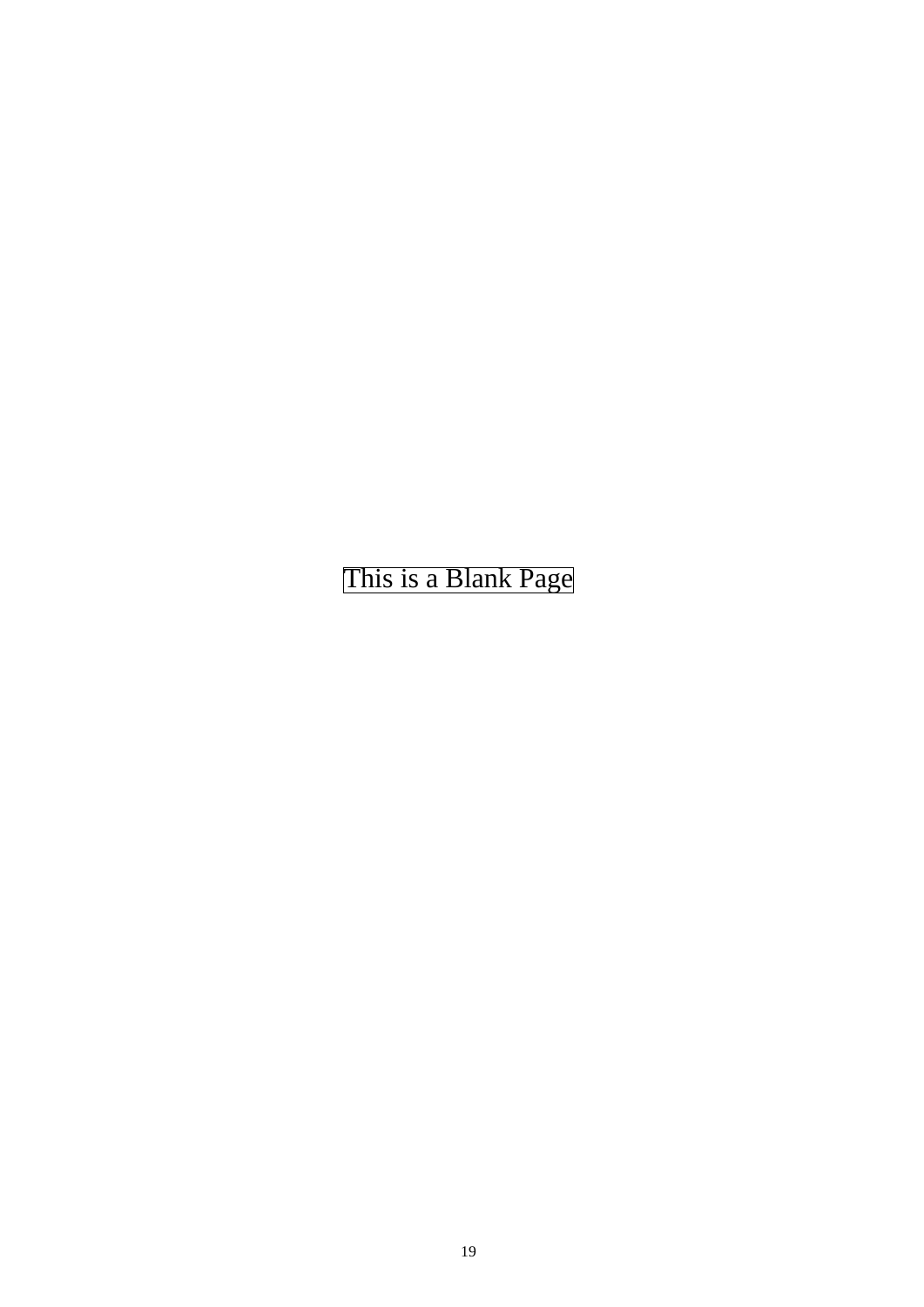#### **Requirements for Emergency Lighting Systems**

#### <span id="page-20-0"></span>**A. Specification**

- 1. The Emergency Lighting Systems shall comply with British Standard 5266-1:1999 and BS EN 1838:1999 except that exit sign shall comply with Section 5.10 of the Code of Practice for Minimum Fire Service Installations and Equipment.
- 2. Batteries used shall be heavy duty and of rechargeable (Secondary) type; batteries of primary cells of any type whatsoever will not be acceptable.
- 3. Batteries shall be installed in a room approved for this purpose by the Building Authority, Housing Authority or Director of Architectural Services, as appropriate, unless :-
	- (i) the battery is an enclosed type and its entire installation shall conform to BS6133:1995 with capacity not exceeding 400 ampere-hours; or
	- (ii) the battery is valve regulated sealed type conforms to BS6290-4:1997 as specified in section 8 of FSD Circular Letter 4/96 XI.
- 4. All batteries for the emergency lighting circuits shall be kept fully charged at all times.
- 5. Power Supply
	- (i) For cinemas/theatres/premises accommodating 500 persons or less, the emergency lighting system shall be capable of maintaining the stipulated lighting level for a period of not less than 1 hours with power supplied either from a dedicated Uninterruptible Power Supply (UPS) system or from a central batter DC supply system; or
	- (ii) For cinemas/theatres/premises accommodating more than 500 persons, the emergency lighting system shall be :
		- a) maintained for a period of not less than 2 hours with power supplied either from a dedicated UPS system or from a central battery DC supply; or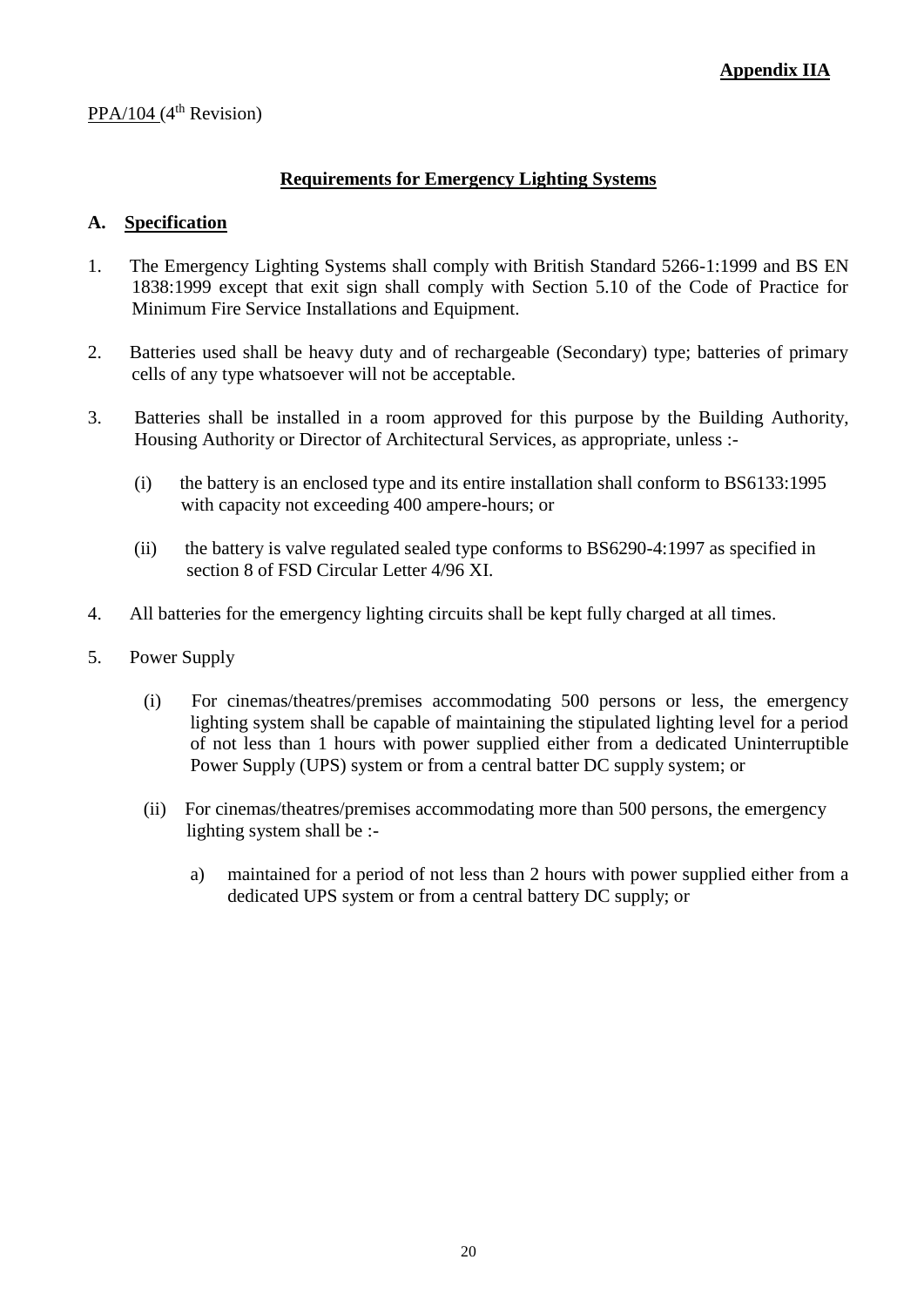#### $PPA/104$  (4<sup>th</sup> Revision)

- b) maintained for a period of not less than 1 hours with power supplied either from a dedicated UPS system or from a central battery DC supply on the condition that the supply system is backed up by an emergency generator conformed to the standard as stipulated in the Code of Practice for Minimum Fire Service Installations and Equipment and dedicated for fire service installations.
- 6. If a central battery DC supply system is used for the Emergency Lighting System, it shall be operated at a normal battery voltage of not less than 24 volts and not more than 120 volts D.C. from a common bank.
- 7. An automatic trickle charger with mains input and suitable output, fitted with meters, regulators, pilot lights, testing facilities and warning signals in both visual and audio forms, shall be provided for the UPS system or central battery DC supply system. The visual and audio warning signals shall be terminated in the management office of the cinema/theatre/premises or a place agreed with the Fire Services Department to alert the management of system fault. The charger shall be capable of fully re-charging the batteries in not more than 12 hours, if the emergency lighting is not also backed up by emergency generator. For emergency lighting systems backed up by emergency generator, the time required to fully recharge the battery system shall not be more than24 hours.
- 8. The supply from the batteries shall feed a main distribution fuse board and thence be subdivided to four subdistribution fuse boards, as follows:-

Exit lighting Stair lighting Auditorium lighting Stage lighting

- 9. Outgoing circuits shall be suitably protected by fuses to British Standard 88:1988 of miniature circuit breakers to BS EN 60898:1991.
- 10. The emergency lighting system shall be wired in M.I.C.C. cable to BS EN 60702-1:2002, BS EN 60702-2:2002 and BS 6207-3:2001 as appropriate or other power supply cable conforms to BS 6387:1994 Cat. CWZ or other international standards acceptable to the Director of Fire Services and be fully segregated from the general distribution system.
- 11. All lighting fittings in the emergency lighting system shall comply with the non-flammability (resistance to flame and ignition) provisions specified in BS EN 60598-2-22:1999 and external parts shall also be subjected to the 850℃ glowing/hot wire test; any burning parts thereof should self-extinguish within 30 seconds. Such lighting fittings shall be permanently fixed in position.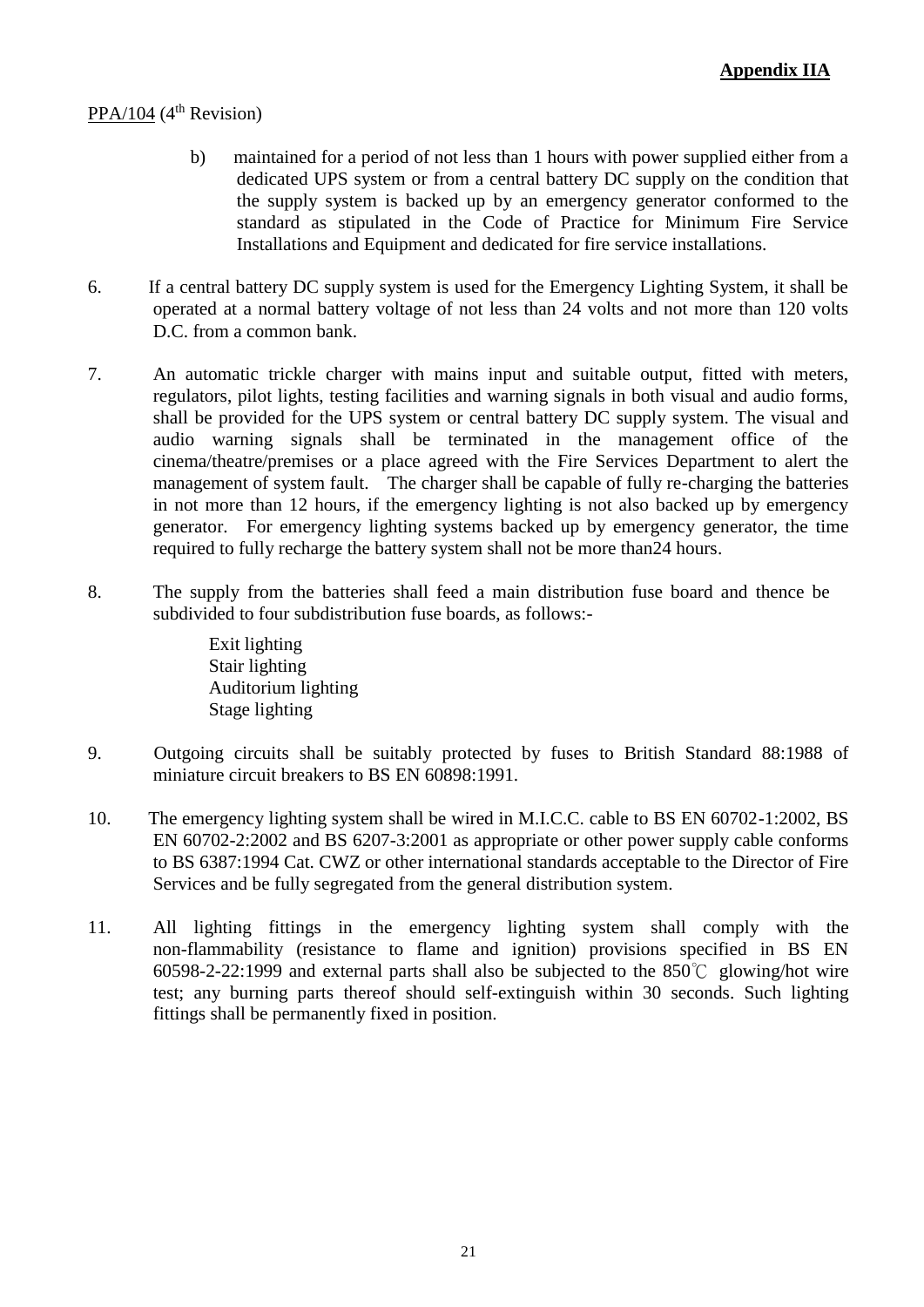#### $PPA/104(4<sup>th</sup> Revision)$

12. Upon failure of the main lighting system or in the event of power failure, the emergency lighting system shall automatically light up to at least 90% of the stipulated illumination level within 5 seconds.

#### B. **Other Requirements**

- 13. Batteries in celluloid containers shall not be installed, stored or used.
- 14. A margin allowance of 12 $\frac{1}{2}$ % of the total required battery capacity (ampere-hour rating but <u>not</u> voltage) shall be provided, i.e.  $100\% + 12^{-1/2}\% = 112^{-1/2}\%$
- 15. A diagram showing details of the distribution system and the circuit wiring of the emergency lighting system shall be erected at the main distribution board.
- 16. The minimum illumination provided at floor level by the emergency lighting system shall be :-

| Staircase / exit route                                                                                                                   | not less than 2 lux   |
|------------------------------------------------------------------------------------------------------------------------------------------|-----------------------|
| Nightclub, restaurant, dance hall,<br>or premises where people have<br>freedom of movement and there are<br>loose fixtures and fittings. | not less than 1 lux   |
| Cinemas and theatres (auditorium)                                                                                                        | not less than 0.5 lux |

measured at the mid-point between any two emergency lighting fittings. A discretionary tolerance of minus 10% is permitted and all readings shall be taken by an illuminance meter.

- 17. All luminaires shall have equal lumen output and distribution characteristics giving equal intensity of light in all material directions. Each luminaire shall be so sited as to avoid impairment of vision from glare. Luminaires, except where so specified and approved, shall be mounted at a height of not less than 2 metres.
- 18. The maximum permissible period for visual adaptation shall not exceed 5 seconds at any point on the premises.
- 19. The minimum number of fittings required in any installation shall not be less than two (N.B. if only one fitting was provided and a lamp filament failure occurred, a hazardous situation would result.)
- 20. In the event of failure of the main lighting, the public shall, unless the capacity of the battery is sufficient to maintain the specified conditions for not less than four hours, within one hour be required to leave the building and they shall not be re-admitted until the general lighting has been fully restored and the emergency system recharged.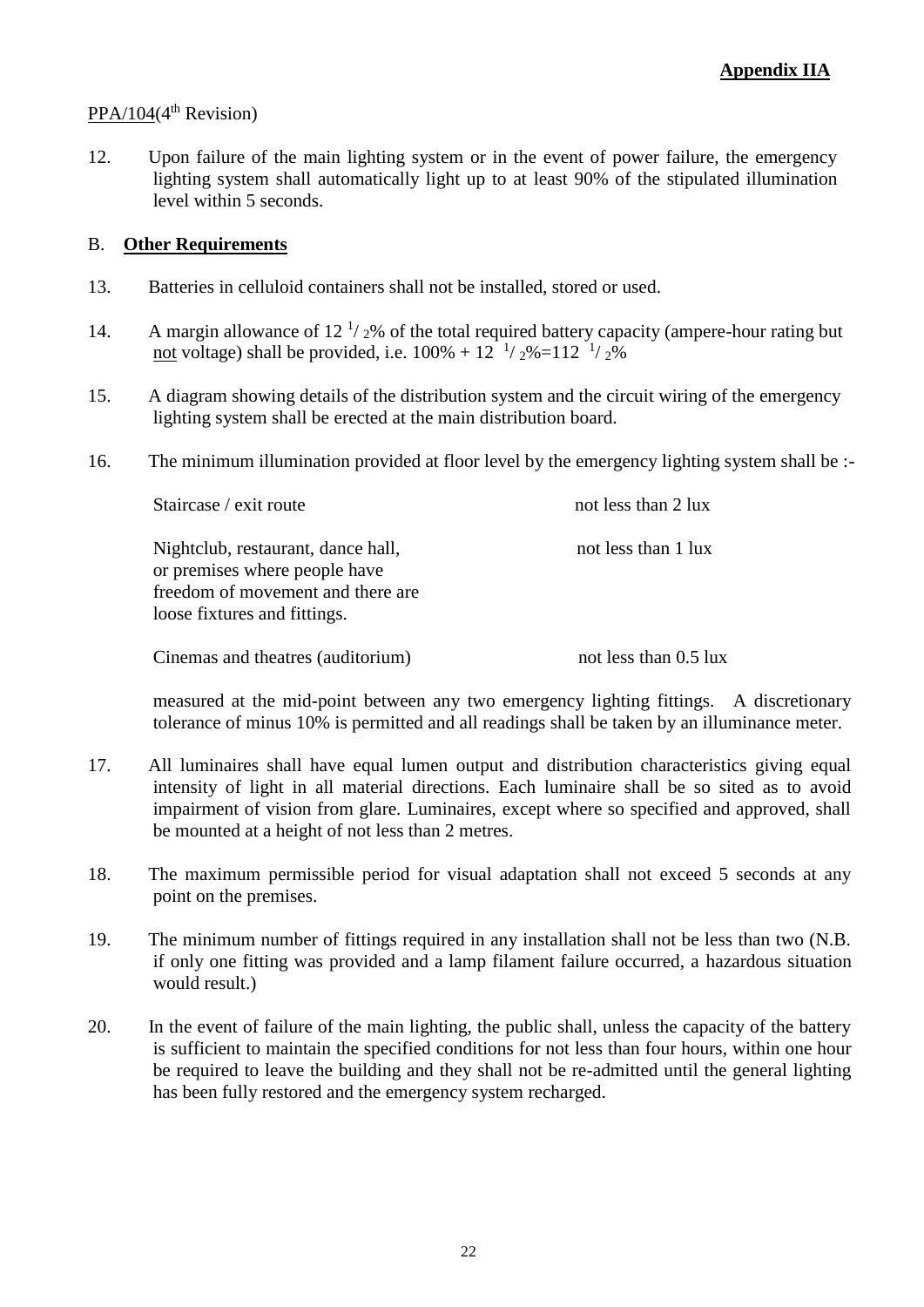- 21. In the case of battery systems, the control and safety devices installed shall be regularly tested as follows :-
	- (i) Connections between the battery and the source of charging current shall be such that in no circumstances shall the battery discharge other than to emergency lighting circuits.
	- (ii) A rectifier for battery charging should be provided for that purpose only and shall be so regulated that the battery cannot discharge appreciably under normal conditions.
- 22. Voltage and hydrometer tests, where appropriate, shall be carried out weekly and recorded in a register.
- 23. Once every month a discharge test, for 1 minute at the 10-hour discharge rate, shall be carried out and the results shall be entered in a register. The on-load voltage of each cell after this test shall be not less than 2.01 volts for lead acid and 1.25 volts for "NiFe" or nickel-cadmium. For other types of battery, advice(s) from the manufacturer of the battery/system shall be sought and that shall also be acceptable to the Director of Fire Services.
- 24. Relevant test report(s)/certificate(s) issued by a testing organization recognized by the Fire Services Department or a local university laboratory competent to certify the properties regarding resistance to flame and ignition and performance of the emergency lighting shall be submitted to the Fire Services Department.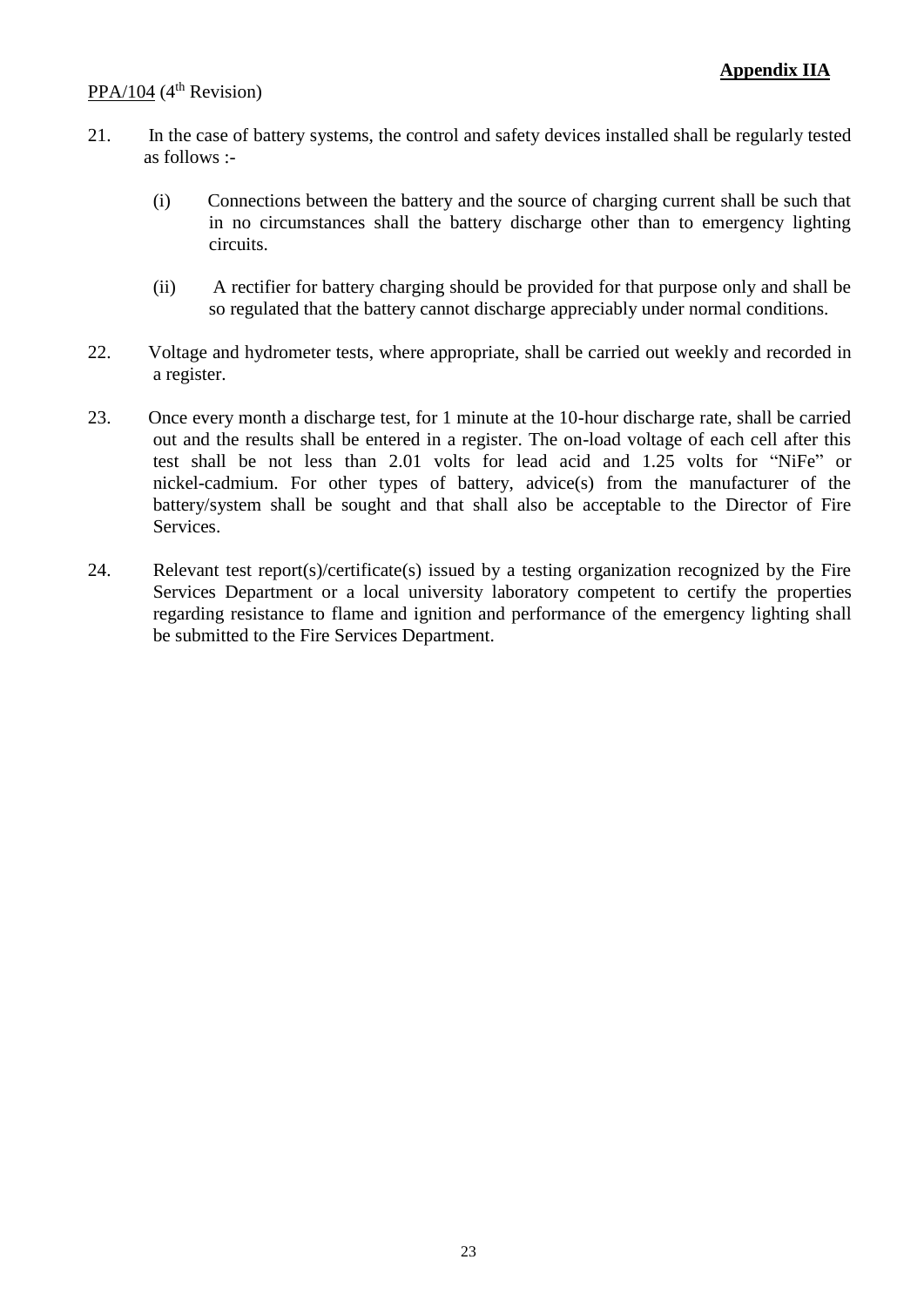#### **Requirements for Self Contained Luminaires Emergency Lighting Systems**

#### **A. Definition**

- 1. Luminaire means an apparatus which distributes, filters and transforms the light given by a lamp or lamps and which includes all the items necessary for fixing and protecting these lamps and for connecting them to the supply circuit.
- 2. Self-contained emergency lighting luminaire means a luminaire providing maintained or non-maintained emergency lighting in which all the elements, such as battery, the lamp, the control unit and the test and monitoring facilities, where provided, are contained within the luminaire or adjacent to it (that is, within 1 metre).

#### B. **Specification**

- 3. Emergency lighting luminaires shall comply with the non-flammability (resistance to flame and ignition) provisions specified in BS EN 60598-2-22:1999 and external parts shall also be subjected to the 850 ℃ glowing/hot wire test; any burning parts should self-extinguish within 30 seconds.
- 4. All power cables extended outside the enclosure of a self-contained emergency lighting luminaire, other than the wiring connecting the luminaire to normal supply, shall conform to BS EN 60702-1:2002, BS EN 60702-2:2002 and BS 6207-3:2001 as appropriate or to BS 6387:1994 Cat. CWZ or other international standards acceptable to the Director of Fire Services.
- 5. An automatic trickle charger with a 220-volt input and suitable output and fitted with pilot lights or other indicating device shall be provided for the batteries. The charger shall be capable or re-charging the battery to 100% of the rated capacity in not more than 12 hours.
- 6. The self-contained luminaires emergency lighting systems shall be capable of maintaining the stipulated lighting levels for a period of not less than one hour (rated duration).
- 7. Upon failure of the main lighting system or in the event of power failure, the emergency lighting shall automatically light up to at least 90% of the stipulated illumination level within 5 seconds.
- 8. Each unit shall be provided with a properly labeled 'TEST' switch and charge monitor light A low voltage cut out shall also be provided to disconnect the batteries when fully discharged.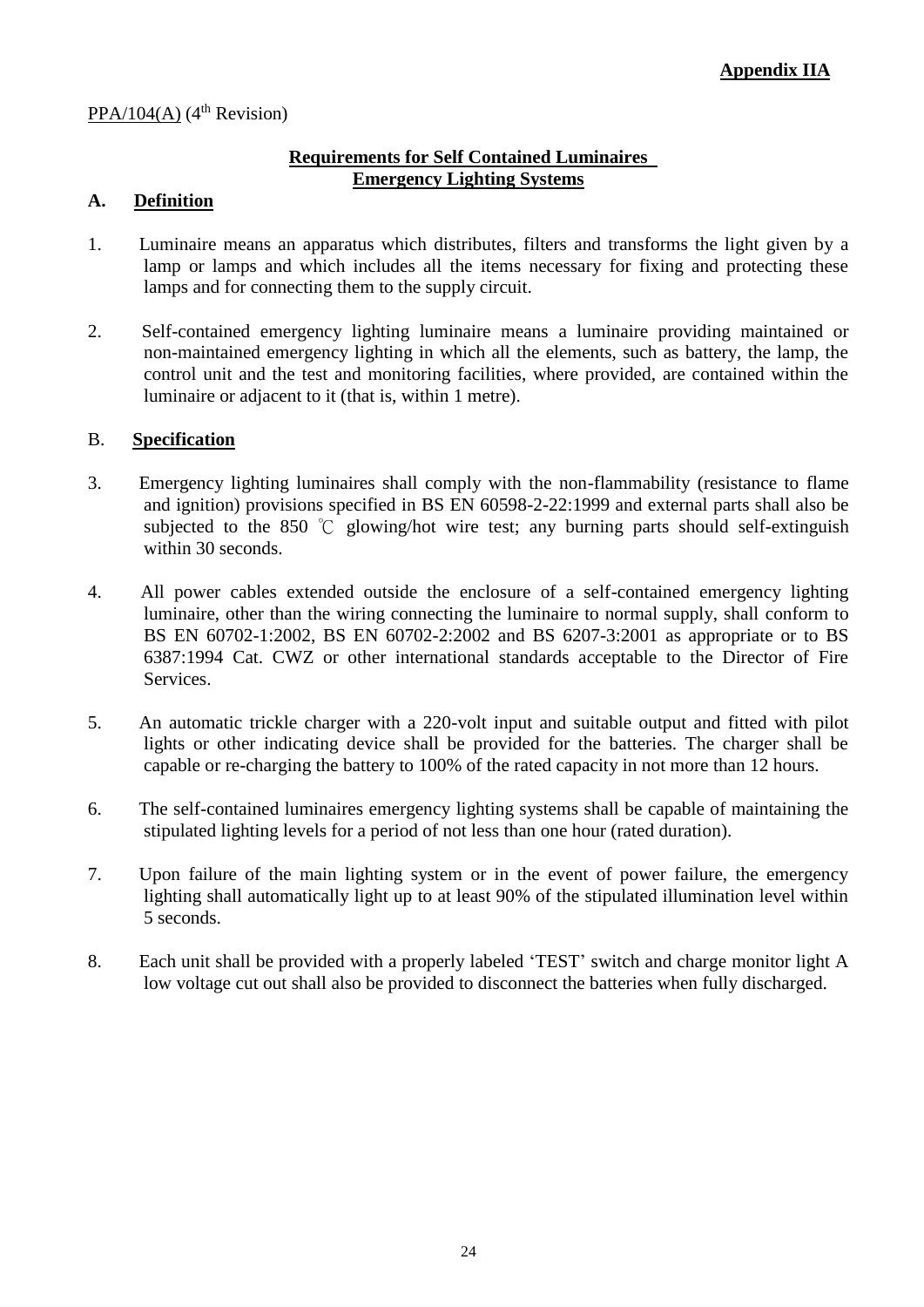### $PPA/104(A)$  (4<sup>th</sup> Revision)

#### **C. Other Requirements**

- 9. Each luminaire shall be so designed as to provide a broad non-glare illumination when in use. At least two sets of emergency lighting luminaire shall be provided in the premises so that the premises will not plunged into total darkness in the event of a luminaire failure. (If the area of the premise is less than 16m, only one set of emergency lighting will be required.)
- 10. The minimum illumination provided at floor level by the emergency lighting systems shall be:- Staircase/exit route

not less than 2 lux.

Night club, restaurant, dance hall or not less than 1 lux. premises where people have freedom of movement and there are loose fixtures and fittings.

The measurements shall be taken at the mid-point between any two emergency lighting luminaires. All readings shall be taken by an illuminance meter and discretionary tolerance of minus 10% is permitted.

- 11. Facilities exceeding 8m<sup>2</sup> gross area and facilities of less than 8m<sup>2</sup> without borrowed light should be provided with escape lighting complying as if they were part of an escape route. (For clarity, escape route means a route forming part of the means of escape from a point in a building to a final exit. Borrowed light means the light from other emergency lighting source. Escape lighting means that part of emergency lighting which is provided to ensure that the escape route is illuminated at all material times).
- 12. The emergency lighting system shall be installed and certified by a Registered Fire Service Installation Contractor.
- 13. Relevant test report(s)/certificate(s) issued by a testing organization recognized by the Fire Services Department or a local university laboratory competent to certify the properties regarding resistance to flame and ignition and performance of the emergency lighting shall be submitted to the Fire Services Department.
- 14. Periodical test shall be carried out to each luminaire according to the following procedures :
	- i) Each luminaire shall be energized from its battery by simulation of a failure of the supply to normal lighting for the period as specified below :-

| Monthly      | $\sim$                   | not exceeding one quarter of the rated duration as required<br>in clause 6 above |
|--------------|--------------------------|----------------------------------------------------------------------------------|
| Six-monthly  | $\sim$ $-$               | one quarter of the rated duration                                                |
| Three-yearly | <b>Contract Contract</b> | full duration                                                                    |

- ii) The luminaire shall be functioning properly to maintain the stipulated lighting level and the normal power supply shall be restored after the test.
- iii) The test results shall be recorded in a register.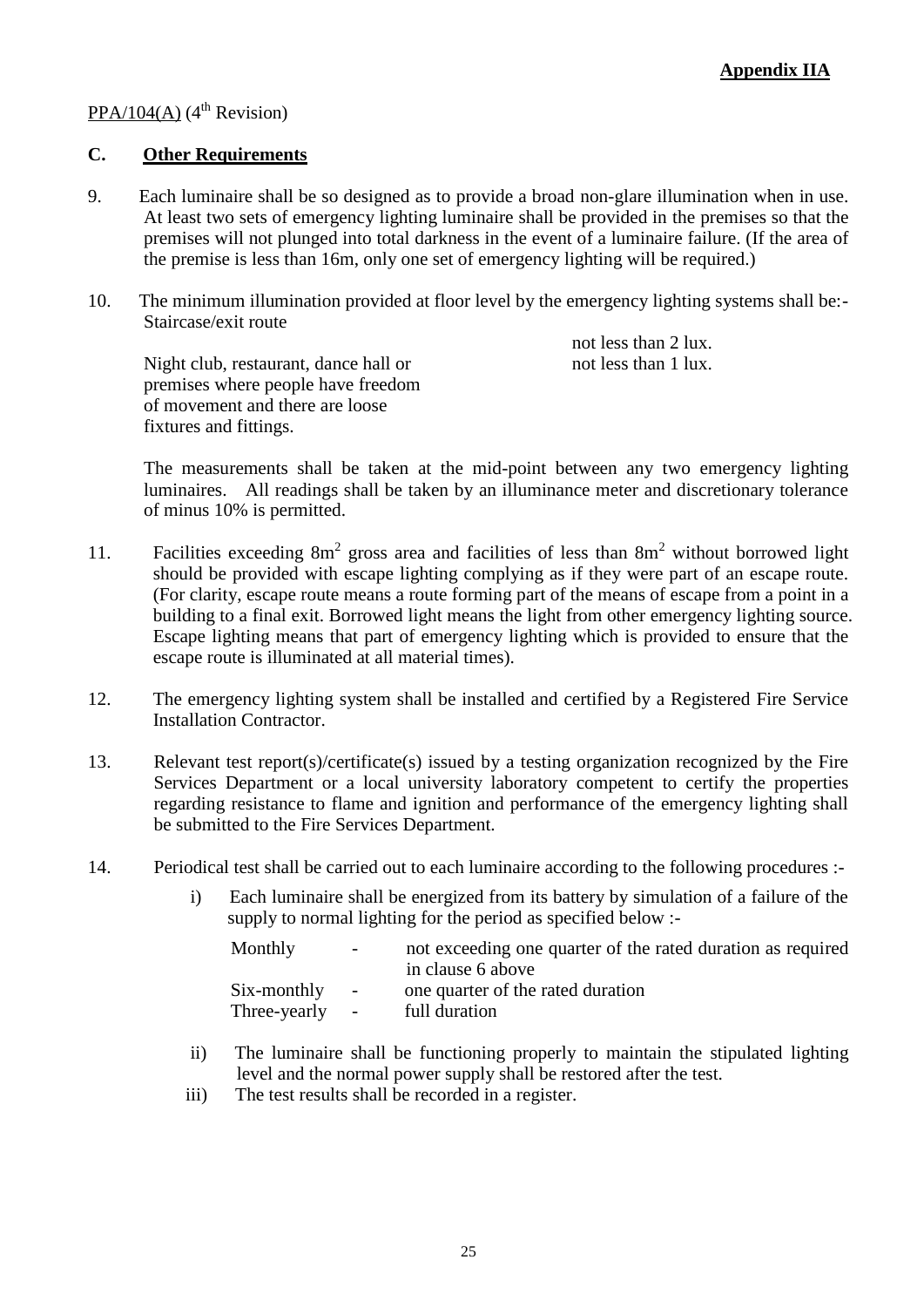#### Requirements for Polyurethane (PU) Foam Filled Furniture Items

<span id="page-26-0"></span>(a) If PU foam filled mattresses are used in the premises, they shall meet the flammability standard as specified below, or a standard acceptable to the Director of Fire Services.

|    | <b>Flammability Standard / Specification</b>                                             |  |  |  |
|----|------------------------------------------------------------------------------------------|--|--|--|
| 1. | British Standard: Specification for resistance to ignition of mattresses, divans and bed |  |  |  |
|    | bases (for the use in medium hazard premises/buildings) BS 7177 : 1996 (or the latest    |  |  |  |
|    | edition).                                                                                |  |  |  |
| 2. | State of California, Bureau of Home Furnishings and Thermal Insulation Technical         |  |  |  |
|    | Bulletin Number 121 – Flammability Test Procedure for Mattresses for Use in High Risk    |  |  |  |
|    | Occupancies.                                                                             |  |  |  |
| 3. | State of California, Bureau of Home Furnishings and Thermal Insulation Technical         |  |  |  |
|    | Bulletin Number 129 – Flammability Test Procedure for Mattresses for Use in Public       |  |  |  |
|    | Buildings.                                                                               |  |  |  |

(b) If PU foam filled upholstered furniture are used in the premises, they shall meet the flammability standard as specified below, or a standard acceptable to the Director of Fire Services.

|    | <b>Flammability Standard / Specification</b>                                            |  |  |  |
|----|-----------------------------------------------------------------------------------------|--|--|--|
| 1. | British Standard: Specification for resistance to ignition of upholstered furniture for |  |  |  |
|    | non-domestic seating by testing composites (for the use in medium hazard                |  |  |  |
|    | premises/buildings) BS 7176:1995 (or the latest edition).                               |  |  |  |
| 2. | State of California, Bureau of Home Furnishings and Thermal Insulation Technical        |  |  |  |
|    | Bulletin Number 133 – Flammability Test Procedure for Seating Furniture for Use in      |  |  |  |
|    | Public Occupancies.                                                                     |  |  |  |

In respect of (a) and (b), furniture items meeting the specified standards shall bear an appropriate label\*. Invoices from manufacturers / suppliers and test certificates from a testing laboratory both indicating that the PU foam filled furniture items comply with the specified standards shall be produced for verification. The test certificates shall be issued by a testing laboratory accredited to conduct tests according to the specified standards, and be authenticated by the company's stamp of manufacturers / suppliers.

\* See Annex A for Sample of Label.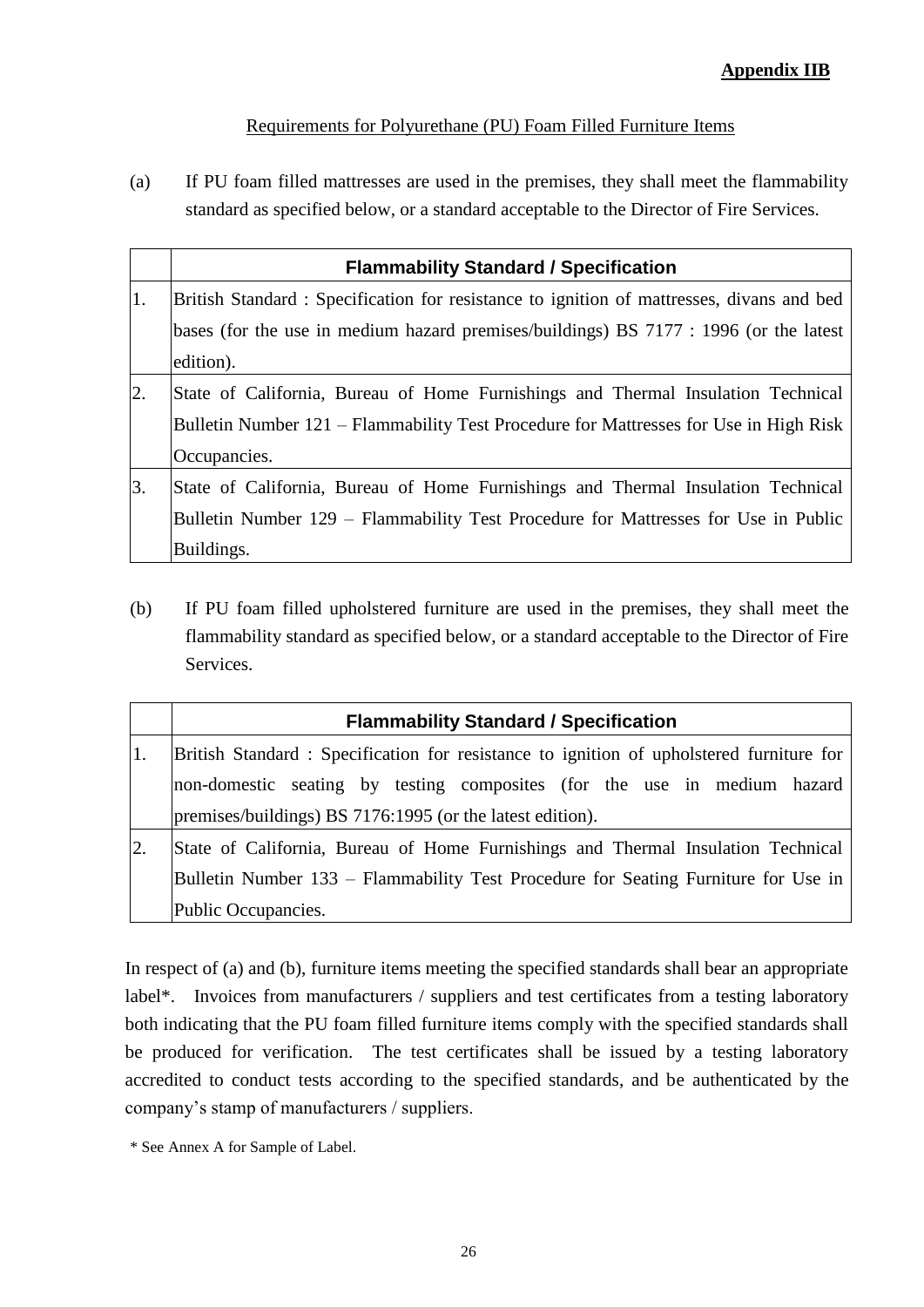# *Annex A*

### <span id="page-27-0"></span>**Sample of Label (**標籤樣本**)**

Sample I (樣本I)

**NOTICE** 

THIS ARTICLE IS MANUFACTURED FOR USE IN PUBLIC OCCUPANCIES AND MEETS THE FLAMMABILITY REQUIREMENTS OF CALIFORNIA BUREAU OF HOME FURNISHINGS TECHNICAL BULLETIN 133\*/129\*/121\*. CARE SHOULD BE EXERCISED NEAR OPEN FLAME OR WITH BURNING CIGARETTES.

告示

此家具為供公眾使用而製造,符合加利福尼亞州家具局技術 報告(TB)第 133\*/129\*/121\* 的可燃規定, 請勿將此家具放折 明火或有香煙的地方。

\*Delete wherever inapplicable/請刪去不適用者

- Note: The minimum size of the label shall be  $5\times 7.5$ cm and the minimum size of the type shall be 3mm in height. All type shall be in capital letters.
- 註: 標籤面積最小須為 5×7.5 厘米,字體高度最小須為 3 毫米。 (英文告示的所有字體必須為大楷)



Sample II (樣本 II) Sample III (樣本 III)

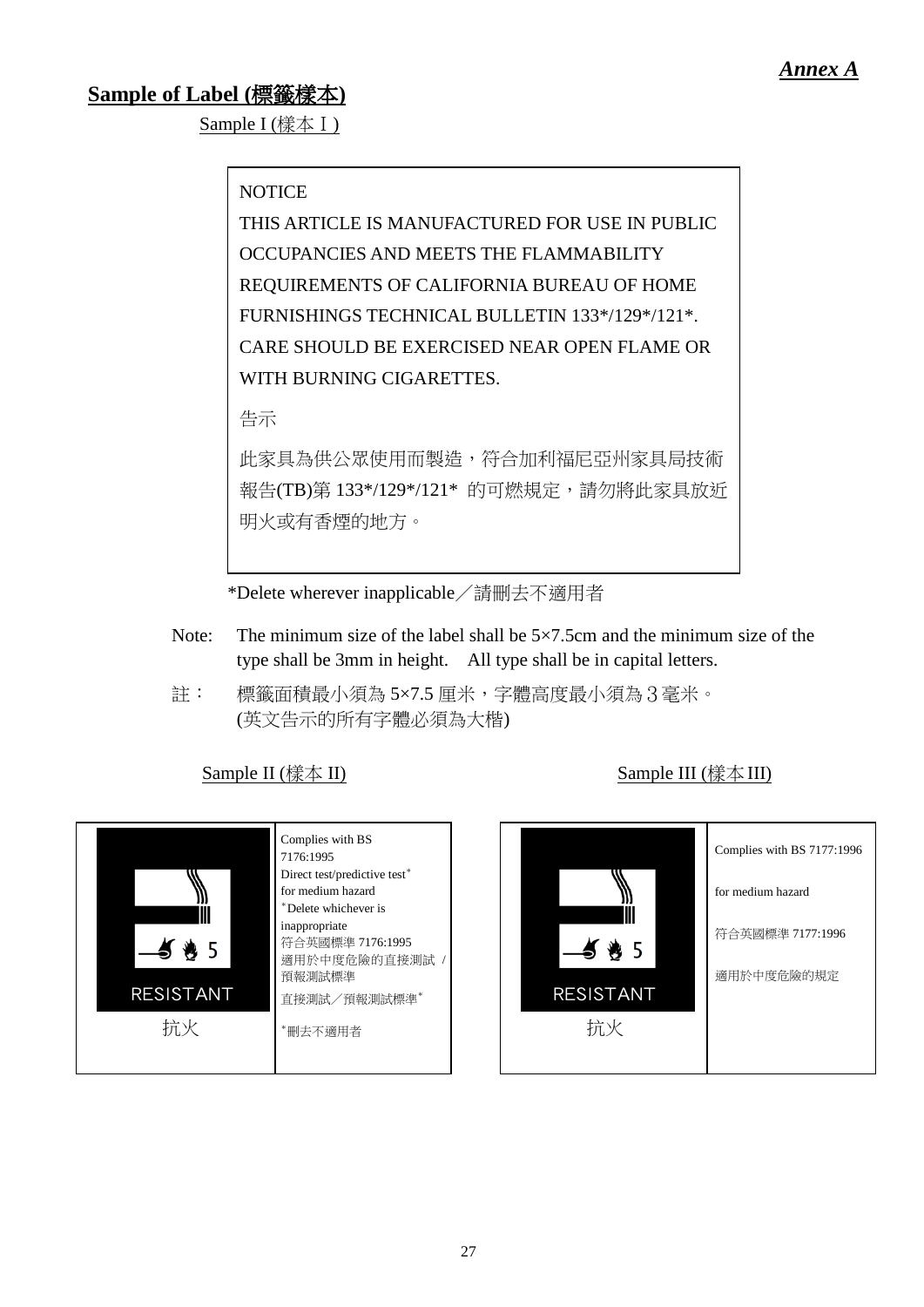#### **Requirement for various fuels used in club premises**

<span id="page-28-0"></span>1. Scope

This document specifies the various fuels that may be used in club premises and prescribes the relevant fire safety requirements.

- 2. Restriction
	- 2.1 Liquefied Petroleum Gas (LPG) is not permitted :
		- 2.1.1 In any quantity if the kitchen of the club premises is located on any floor below ground level;
		- 2.1.2 In quantities exceeding 130 litres water capacity contained in portable cylinders if the kitchen of the club premises is located on or above ground floor level;
		- 2.1.3 LPG cylinders should not be installed in commercial premises to supply fixed gas appliances for catering purposes unless a central LPG, or Towngas, supply is unavailable;
	- 2.2 The following fuels may be used in kitchens of club premises without any restriction:
		- 2.2.1 Electricity;
		- 2.2.2 Towngas or Towngas (SNG)
	- 2.3 The following fuels may be used in kitchens of club premises subject to the conditions stipulated for fire safety. There may be other requirements related smoke emission control in which respect the approval of Director of Environmental Protection should be obtained.
		- 2.3.1 Solid fuels such as wood and coal;
		- 2.3.2 Liquid fuels such as diesel and kerosene;
		- 2.3.3 LPG in aggregate quantity below 130 litres water capacity, the kitchen of the club premises should be located on or above ground floor level and the 'Gas Utilisation Guidance Note 6' prepared by the Gas Authority to be complied with.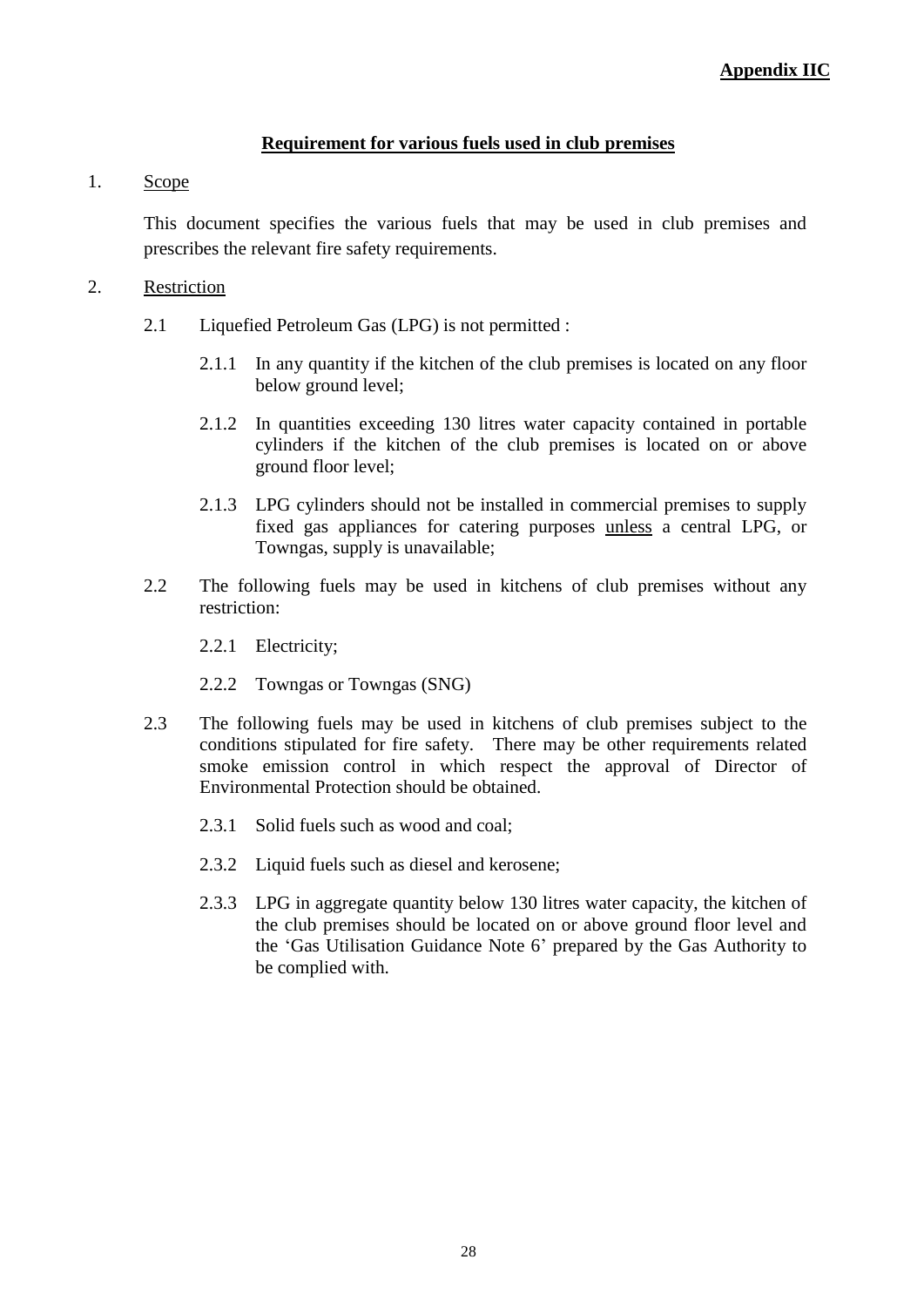#### 3. Electricity

- 3.1 The electrical system shall be designed and installed by contractors :
	- 3.1.1 Certificated by the Director of Electrical and Mechanical Services.
- 3.2 The materials used and safety devices installed shall conform to legal requirements and as specified by the respective power company. In particular :
	- 3.2.1 Each item of fixed electric catering equipment shall be provided with a readily accessible electric isolator/switch to cut off all live conductors in the event of emergency. These isolators/switches shall be clearly identified in English and Chinese and by letters and characters as large as practicable which items of equipment they control;
	- 3.2.2 All electrical wiring to fixed electric catering equipment shall be installed within metal conduit and/or trunking systems to provide protection from mechanical damage. As an alternative to protect short lengths, flexible conduit to BS 731 Part I may be acceptable.
- 3.3 The installation shall be inspected and a stability certificate issued by the respective power company or a registered electrical worker/ contractor certificated by the Director of Electrical and Mechanical Services. This certificate shall be forwarded to the Licensing Authority as proof of compliance.

#### 4. Towngas/Towngas (Synthetic Natural Gas (SNG) / Liquefied Petroleum Gas (LPG)

- 4.1 The existing Towngas/LPG installation shall be overhauled by Towngas Co./registered gas contractor\*. A copy of the job card, completed by the contractor to this effect, shall be submitted to the Licensing Authority. The overhaul must include a soundness test of the gas installation at normal working pressure, the servicing of gas appliances to ensure correctness of operation; and a check for adequate ventilation.
- 4.2 The Towngas/LPG installation shall be installed by Towngas Co./registered gas contractor\* and the attached certificates shall be completed by the contractor and submitted to the Licensing Authority through the applicant in the following manner :-
	- (a) Certificate of Compliance To be submitted before installation work is carried out.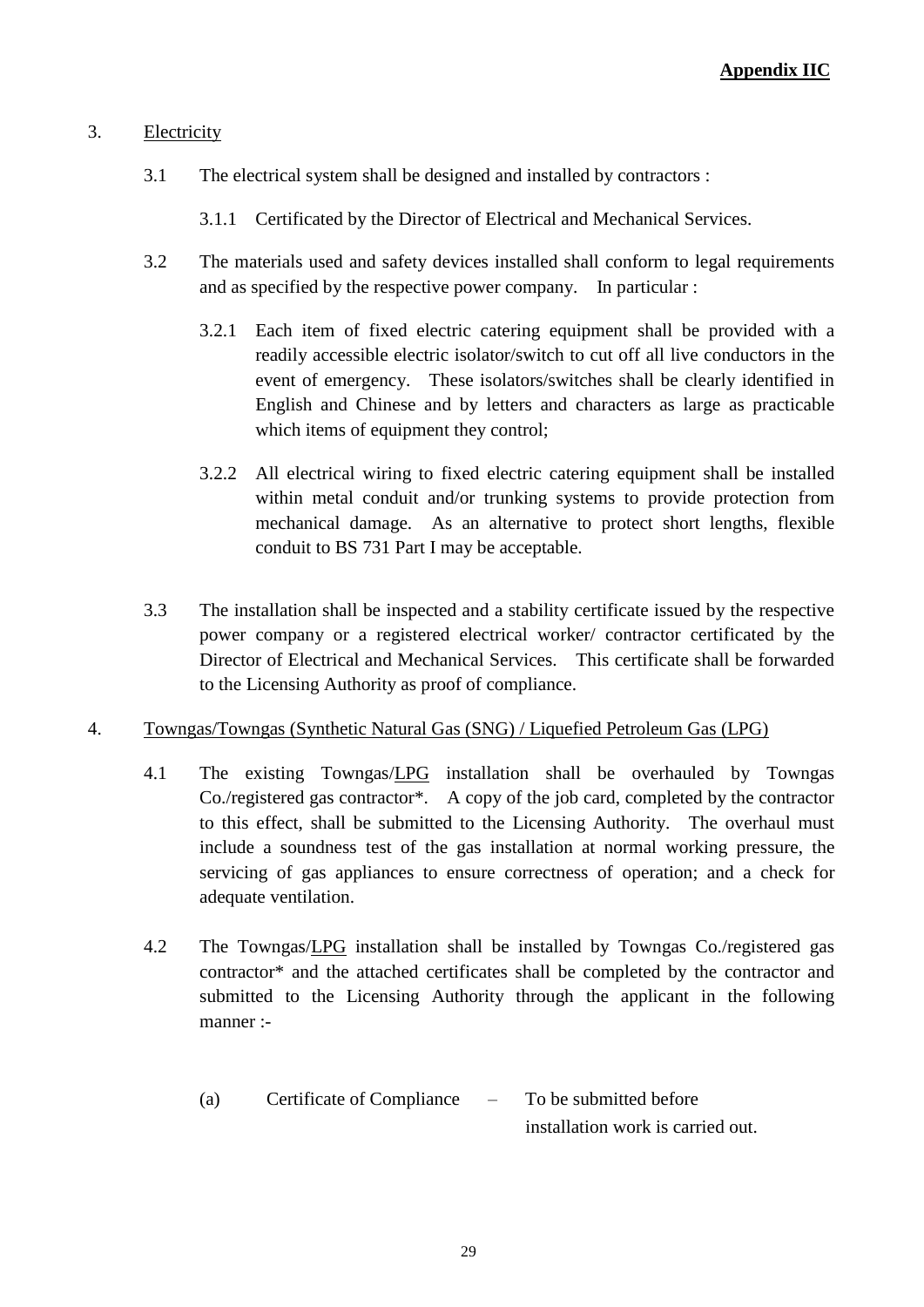(b) Certificate of Completion – To be submitted after installation work is completed and/or in commission.

4.3 The alteration to the Towgas/LPG installation shall be carried out by Towngas Co./registered gas contractor\* and the attached certificates shall be completed by the contractor and submitted to the Licensing Authority through the applicant in the following manner.

| (a) | Certificate of Compliance | To be submitted before                                                         |
|-----|---------------------------|--------------------------------------------------------------------------------|
|     |                           | alteration work is carried out.                                                |
| (b) | Certificate of Completion | To be submitted after alteration<br>work is completed and/or in<br>commission. |

\* who shall employ installers registered for relevant classes of work (i.e. Class 5, 6 and 7)

#### 5. Solid Fuels

- 5.1 A chimney shall be erected and provide with :
	- 5.1.1 An inspection door at the bottom; and
	- 5.1.2 A spark arrestor constructed of wire gauze having an aperture size not greater than 1.25mm.

#### 6. Diesel

- 6.1 The service tank shall not be more than 500 litres maximum capacity.
- 6.2 The service tank should preferably be located in open air. Where this is not practicable it shall be contained in separate room constructed of 100mm brick of 75mm cement concrete to give a fire resisting period (FRP) of one hour and provided with a sill, a bund wall or metal tray forming a retaining space of sufficient capacity to hold the entire contents in the event of a leakage or fire.
- 6.3 A robust gauge shall be provided for measuring the contents of the service tank. Glass type gauges shall not be used.
- 6.4 The oil supply pipe to the burner(s) shall be fitted with a remote control valve at an easily accessible location outside the kitchen, clearly indicated in English and Chinese and in capital letters and characters as large as practicable.
- 6.5 A catchment of metal tray shall be provided under each burner.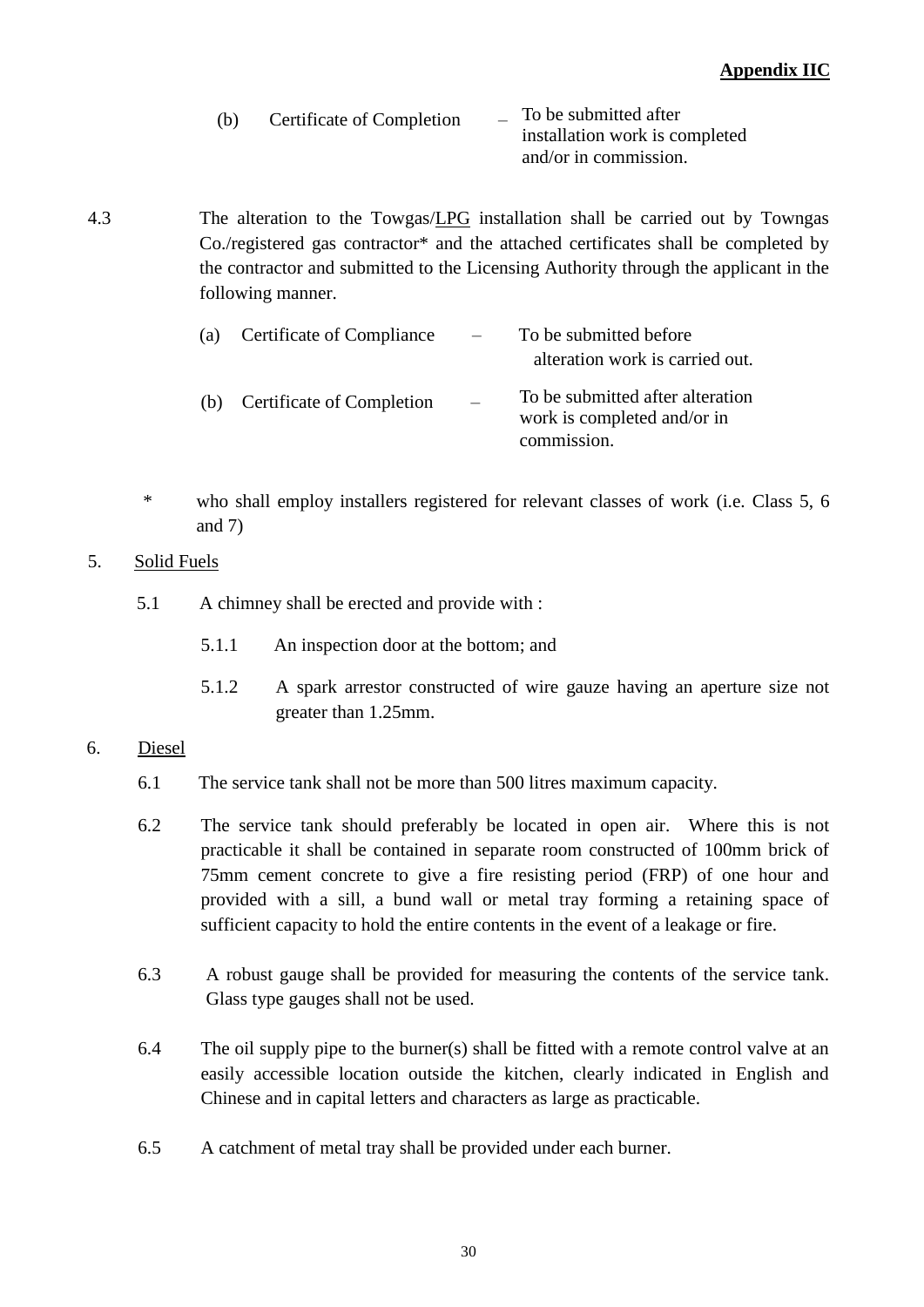- 6.6 A chimney shall be erected and provided with :
	- 6.6.1 An inspection door at the bottom; and
	- 6.6.2 Sufficient access to the ducting for regular removal of the accumulated grease.

#### 7. Kerosene

- 7.1 The capacity of this system shall not exceed 20 litres and a separate licensable store shall be provided for any additional supply in excess of this quantity.
- 7.2 If the system incorporates a pressure vessel :
	- 7.2.1 The pressure vessel shall be provided with;
		- (i) a pressure gauge,
		- (ii) a pressure release valve, and
		- (iii) a safety valve
	- 7.2.2 The pressure vessel shall be separated from the burners;
	- 7.2.3 Only copper piping shall be used to connect the pressure vessel and the burner(s). The piping shall be;
		- (i) fixed to the walls except the length of 600mm from the burner which shall be arranged in a flexible coil to allow cleaning.
		- (ii) fitted with a stop valve at either end.
	- 7.2.4 The pressure vessel and all burners shall be installed in fixed positions to prevent accidental overturning when in use;
- 7.3 If the system incorporates an electric pump:
	- 7.3.1 the kerosene container shall be;
		- (i) bunded or placed in a metal tray so as to form a retaining space of sufficient cubic capacity to hold the entire contents.
		- (ii) provided with 3mm self-closing lid.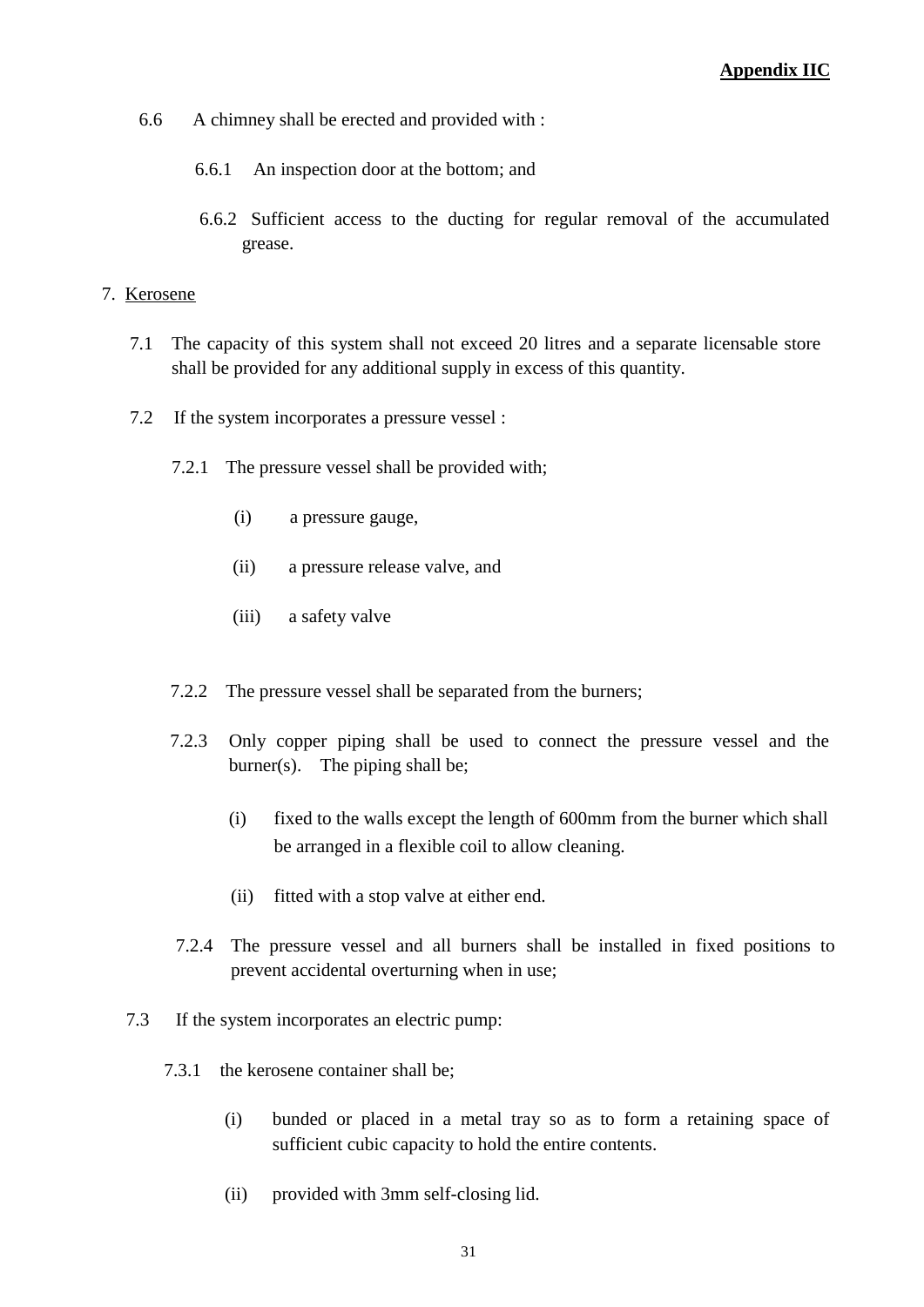- 7.3.2 The electric pump shall be ;
	- (i) separated from the burners.
	- (ii) provided with an independent switch at an easily accessible location. The "ON/OFF" positions shall be clearly identified in English and Chinese and by capital letters and characters as large as practicable.
- 7.3.3 Only copper piping shall be used to connect the electric pump and the burner(s). The piping shall be:
	- (i) fixed to the walls except the length of 600mm from the burner which shall be arranged in a flexible coil to allow cleaning.
	- (ii) fitted with on/off tap on either end.
- 7.3.4 A catchment or metal tray shall be provided under the burner(s).

#### 8. Fuel for food warming and water boiling outside kitchen

8.1 On compliance with the requirements stipulated in paras. 3 and 4 above, electricity, towngas and LPG in piped supply may be used for food warming and water boiling outside kitchen. Cooking shall be carried out inside kitchen.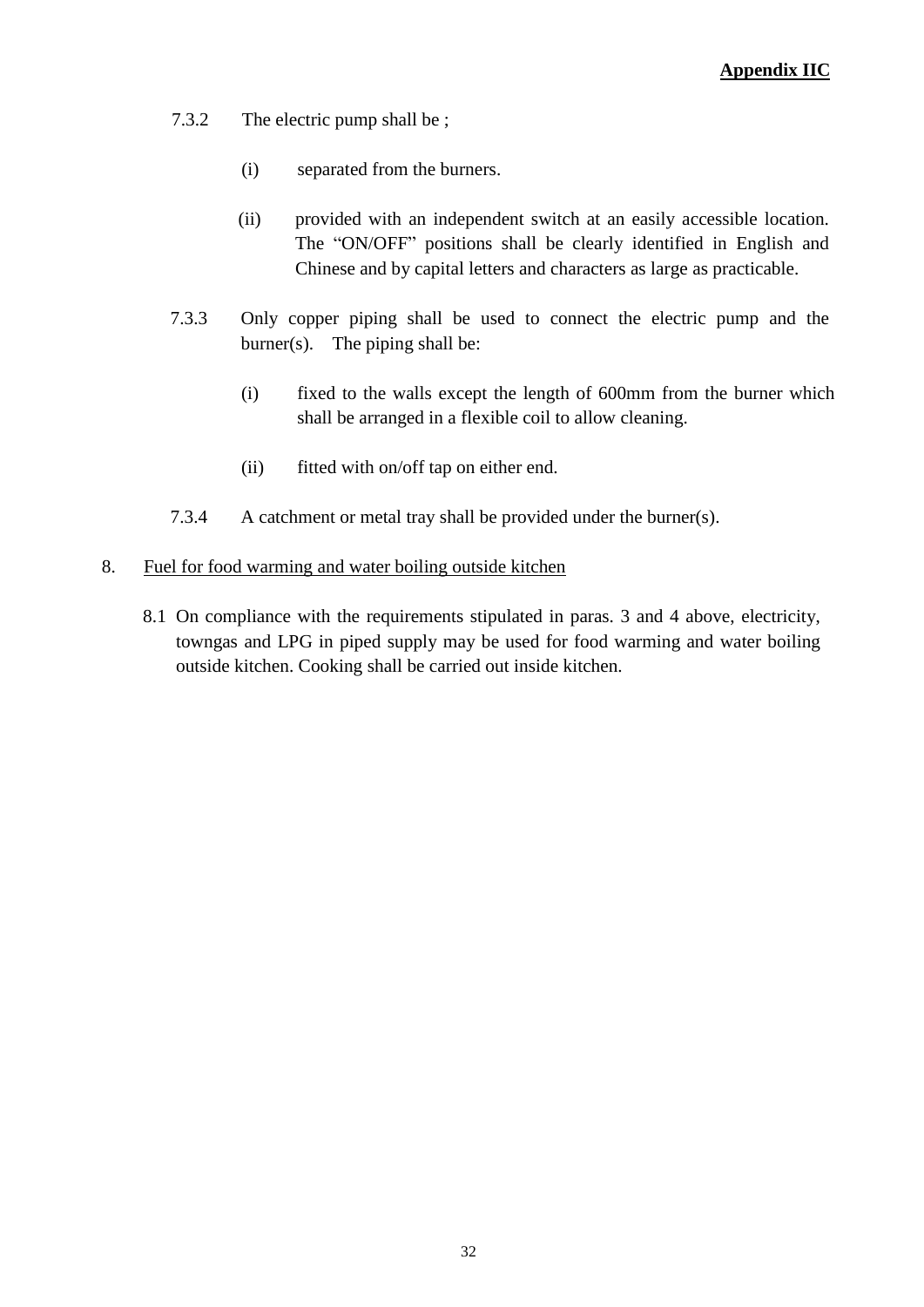#### <span id="page-33-0"></span>**Requirements for various fuels used in seating accommodation of club premises serving barbecue food and/or hot pot**

1. Scope

This document specifies the various fuels that may be used in seating accommodation of club premises serving barbecue food and/or hot pot and prescribes the relevant fire safety requirements.

- 2. Restriction
	- 2.1 The following fuels are not permitted for use in seating accommodation:
		- 2.1.1 solids such as fire wood and coal;
		- 2.1.2 Liquids such as diesel and kerosene:
		- 2.1.3 LPG in any quantity if the premises are located on any floor below ground floor level;
	- 2.2 The following fuels are permitted for use in seating accommodation:
		- 2.2.1 Electricity;
		- 2.2.2 Towngas/Towngas (SNG);
	- 2.2.3 LPG in piped supply if the premises are located on or above ground floor level where;
		- (i) the gas is supplied through a central system or
		- (ii) suitable space is available for the construction of a dangerous goods store for LPG cylinders to provide piped supply.
	- 2.2.4 LPG in cartridge type cylinders each does not contain more than 500 grams of LPG if the premises are located on or above ground floor level.
- 3. Electricity
	- 3.1 The electrical system shall be designed and installed by contractors:
		- 3.1.1 Registered either by the China Light and Power Company Limtied or the Hong Kong Electrical Company Limited; or
		- 3.1.2 Certificated by the Director of Electrical and Mechanical Services.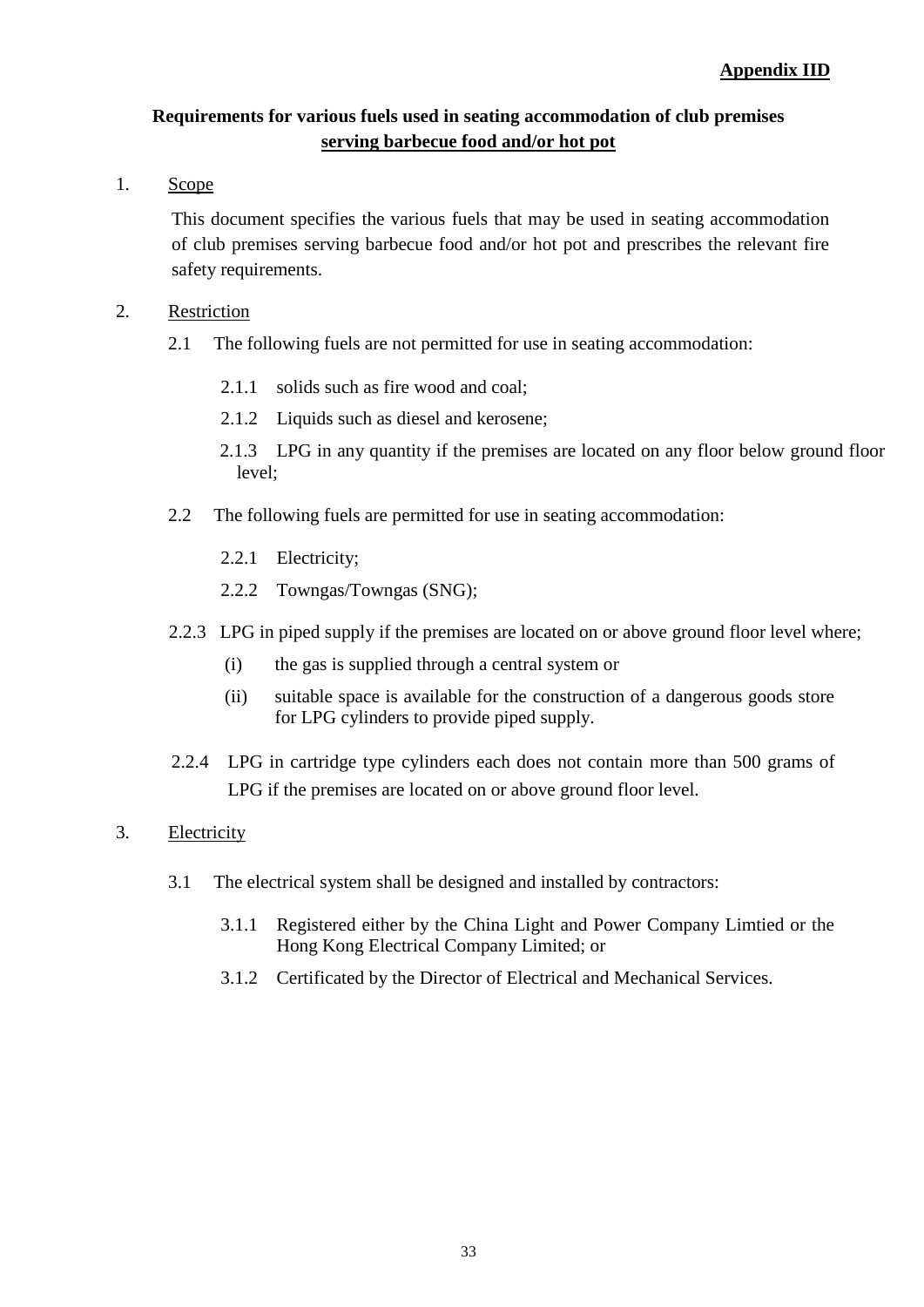- 3.2 The materials used and safety devices installed shall conform to the legal requirements and as specified by the respective power company. In particular:
	- 3.2.1 Every electric circuit containing sockets for use with catering equipment shall be protected by,
		- (a) A residual current device of sensitivity not exceeding 30 mA, and
		- (b) fixed or flexible conduit against mechanical damage.
	- 3.2.2 The wiring between the plug and the catering equipment shall be carried out in heat resistant cable.
	- 3.2.3 an over-temperature cut out thermostat shall be fitted to every catering equipment using oil/fat as cooking medium, to prevent these from reaching flash point temperature.
	- 3.2.4 The catering equipment shall be securely fixed to the tables and suitably isolated to avoid igniting the surrounding combustibles.
- 3.3 The installation shall be inspected and stability certificate issued by the respective power company or a registered electrical worker/contractor certificated by the Director of Electrical and Mechanical Services. This certificate shall be forwarded to the Office of the Licensing Authority as proof of compliance.

#### 4. Towngas/Towngas (Synthetic Natural Gas (SNG)/Liquefied Petroleum Gas (LPG)

4.1 The existing Towngas/LPG installation shall be overhauled by Towngas Co./registered gas contractor\*. A copy of the job card completed by the contractor to this effect, shall be submitted to the Licensing Authority. The overhaul must include a soundness test of the gas installation at normal working pressure, the servicing of gas appliances to ensure correctness of operation; and a check for adequate ventilation.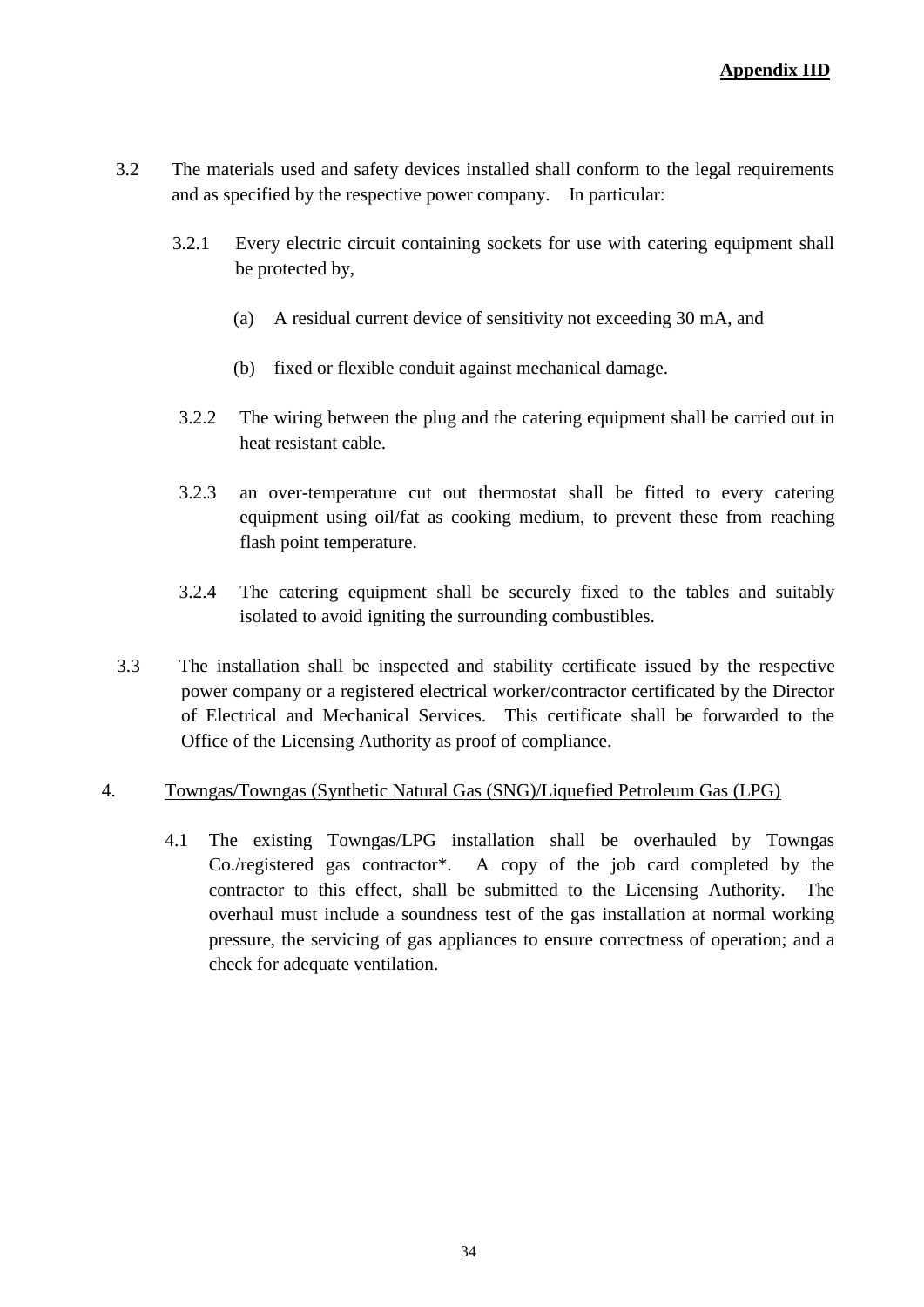4.2 The Towngas/LPG installation shall be installed by Towngas Co./registered gas contractor\* and the attached certificates shall be completed by the contractor and submitted to the Licensing Authority through the applicant in the following manner :-

| $\left( a\right)$ | Certificate of Compliance | $\sim 100$          | To be submitted before<br>installation work is carried out.                      |
|-------------------|---------------------------|---------------------|----------------------------------------------------------------------------------|
| (b)               | Certificate of Completion | $\omega_{\rm{max}}$ | To be submitted after installation<br>work is completed and/or in<br>commission. |

4.3 The alteration to the Towngas/LPG installation shall be carried out by Towngas Co./registered gas contractor\* and the attached certificates shall be completed by the contractor and submitted to the Licensing Authority through the applicant in the following manner.

| (a) | Certificate of Compliance<br>$\sim$                          | To be submitted before alteration<br>work is carried out.                     |
|-----|--------------------------------------------------------------|-------------------------------------------------------------------------------|
| (b) | Certificate of Completion<br>$\frac{1}{2}$ and $\frac{1}{2}$ | To be submitted after alteration<br>work is completed and/or in<br>commission |

\* who shall employ installers registered for relevant classes of work (i.e. class 5, 6 and 7).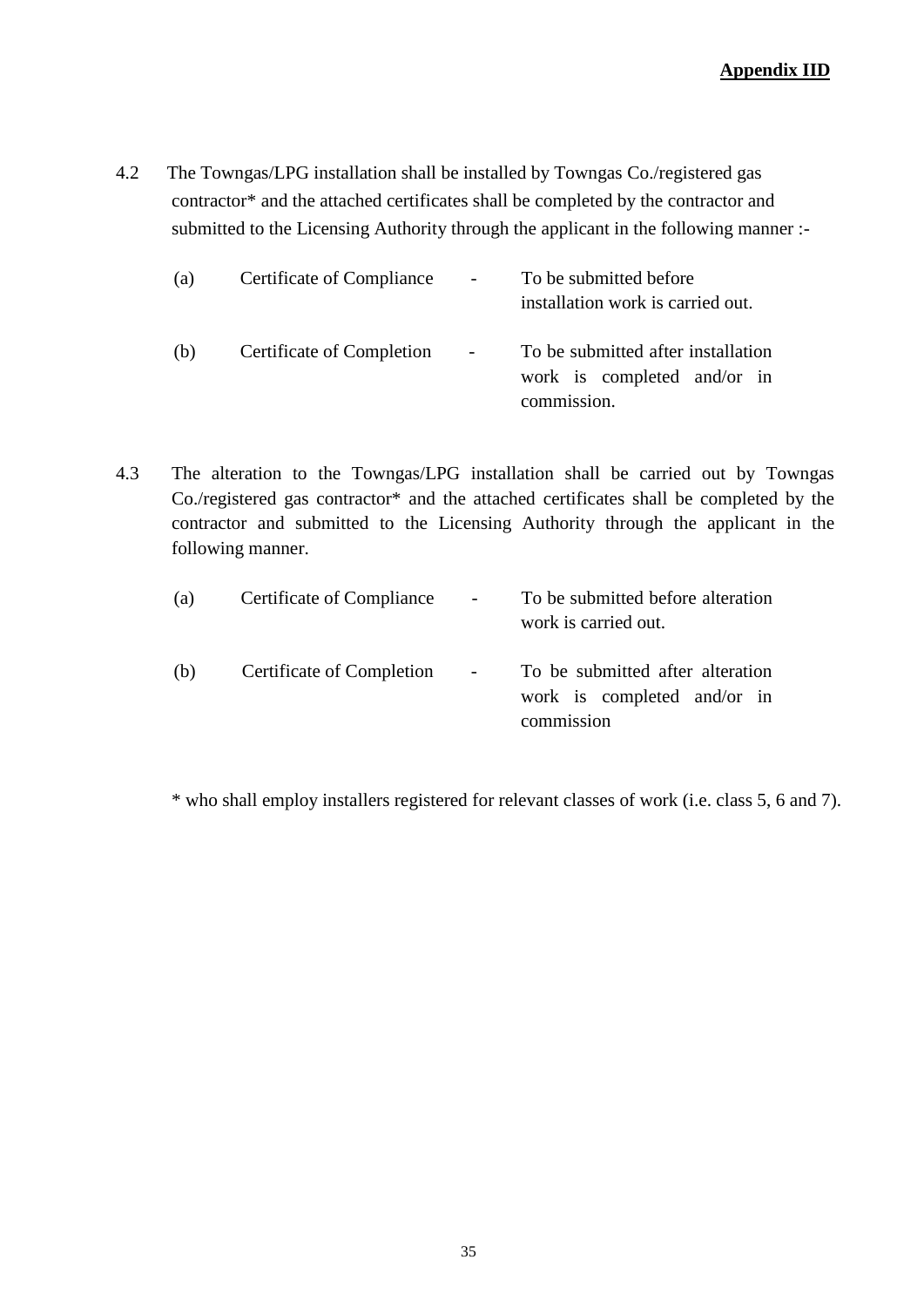### **PART III : Sample Licence Conditions**

- <span id="page-36-0"></span>*1. This Certificate is the property of the Government of the Hong Kong Special Administrative Region and must be surrendered on cancellation. On cancellation, neither the Certificate fee nor part thereof shall be returned unless the Secretary for Home Affairs (hereafter called the Secretary) otherwise directs.*
- *2. This Certificate or a certified true copy issued by the Secretary shall be displayed in a prominent position at the licensed premises at all times and must be produced for inspection on demand.*
- *3. Except with the written permission of the Secretary, the Certificate holder shall not alter, amend or otherwise change the layout of the premises licensed from the drawings registered by the Secretary.*
- *4. The operation, keeping, management and other control of the club-house shall be under the continuous and personal supervision of the Certificate holder.*
- *5. No alteration shall be made to any part of the Certificate, except those properly endorsed by the Secretary.*
- *6. The maximum number of persons to be allowed in the premises at any one time (including staff) shall be*  $\qquad \qquad$ .
- *7. The Certificate holder shall comply with the requirements of a direction as may be given from time to time by the Secretary under Sec. 19 of the Clubs (Safety of Premises) Ordinance.*
- *8. The Certificate holder shall be subject to any other conditions which the Secretary may impose and notify in writing addressed to the Certificate holder at his last known address.*
- *9. The Certificate is not personal to the Certificate holder or the occupier.*
- *10. Notwithstanding the fact that the Registered Drawings form part of the Certificate, they are not required to be displayed as required by Condition 2 but shall be kept in a safe place and be produced for inspection on demand.*
- *11. The club-house must be operated within the licensed area as shown on the Registered Drawings of this Certificate.*
- *12. The club shall only be operated for affording its members facilities for social intercourse or recreation and the club-house shall at all times be used by the club, its members and their accompanied guests.*
- *13. An updated membership register shall be kept inside the club-house. Such register must be produced for inspection on demand. The information in the register shall be sufficient for identification of the members directly.*
- *14. The Certificate holder shall arrange an inspection of fire service installations and equipment in the licensed premises by a registered fire service installation contractor at least once in every 12 months to ensure that such fire service installations and equipment are in efficient working order. The Certificate holder shall deliver a copy of the certificate of fire service installations and equipment (F.S. 251) to the Secretary for endorsement within 28 days from the date of inspection. A copy of the latest certificate of fire service installations and equipment (F.S. 251) shall be kept in the licensed premises and must be produced for inspection on demand.*
- *15. The Certificate holder shall at all times keep fire service installations and equipment in the licensed premises in efficient working order and free from obstruction.*
- *16. Depositing of combustible materials shall not be allowed within corridors.*
- *17. The usage and storage of dangerous goods shall comply with the Dangerous Goods Ordinance (Cap. 295).*
- *18. All required means of escape shall be kept free from obstructions at all times and exit doors*